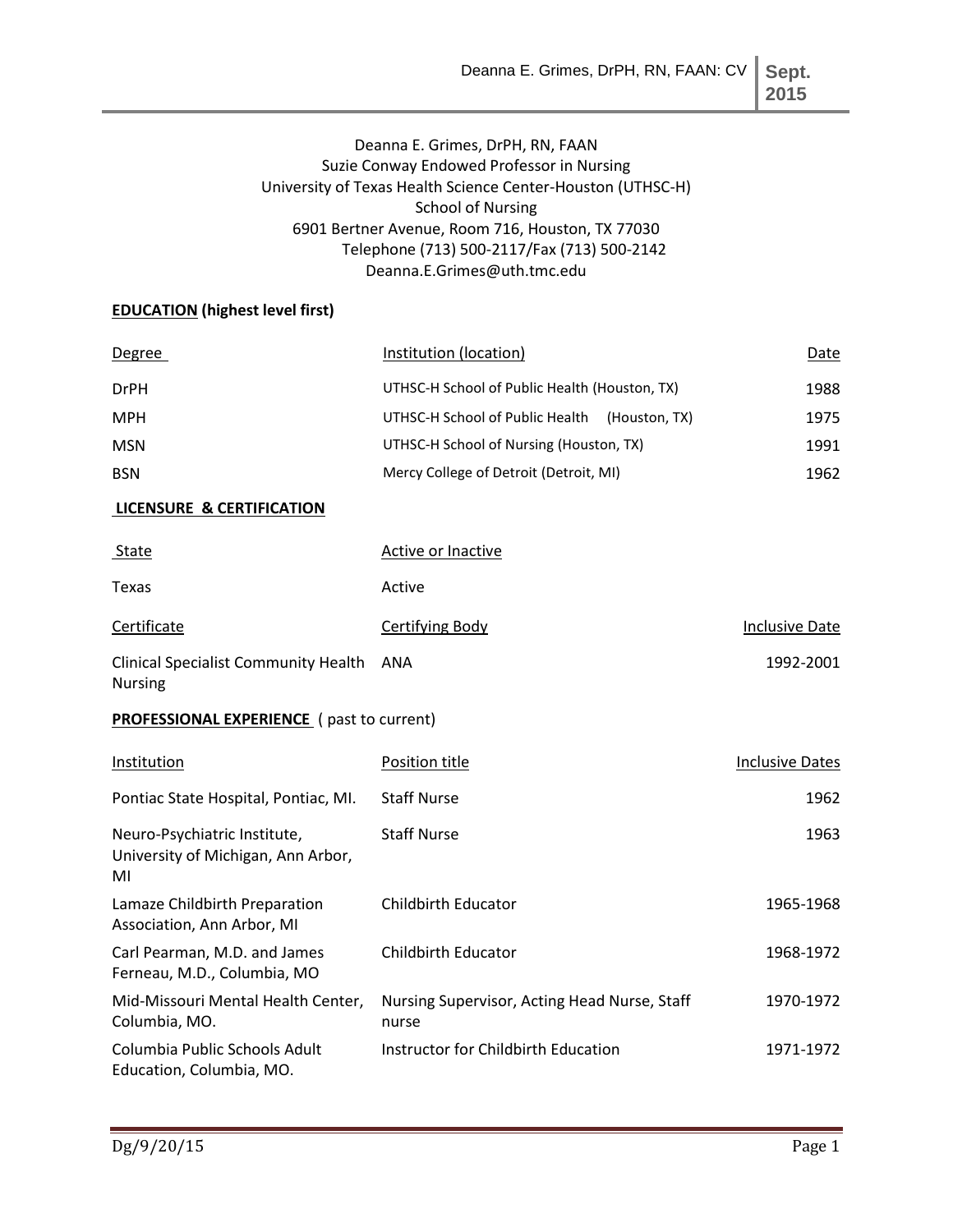|                                                                                          | Deanna E. Grimes, DrPH, RN, FAAN: CV                                                     | Sept.<br>2015         |
|------------------------------------------------------------------------------------------|------------------------------------------------------------------------------------------|-----------------------|
| Houston Organ. for Parent Education Childbirth Educator                                  |                                                                                          | 1972-1974             |
| UTHSC-H SPH, Houston, TX                                                                 | Research Assistant; Community Nurse<br><b>Practitioner Trainee</b>                       | 1974-1976             |
| UTHSC-H SON, Houston, TX                                                                 | Instructor                                                                               | 1977-1978             |
| UTHSC-H SON, Houston, TX                                                                 | <b>Assistant Professor</b>                                                               | 1978-1990             |
| <b>Veterans Administration Medical</b><br>Center, Houston, TX                            | Without Compensation Appointment in Nursing<br><b>Services</b>                           | 1985-1994             |
| AIDS Education and Training Center,<br>UTHSC-H School of Public Health                   | <b>Nursing Consultant</b>                                                                | 1988-1996             |
| UTHSC-H SON, Houston, TX                                                                 | Interim Chairperson, Department of Acute and<br>Continuing Care and Assistant Dean       | 3/1999-3/2000         |
| UTHSC-H SON, Houston, TX                                                                 | Associate Professor                                                                      | 1990-2006             |
| UTHSC-H SON, Houston, TX                                                                 | Division Head, Community Health Nursing                                                  | 1989-Present          |
| UTHSC-H SON, Houston, TX                                                                 | Track Director, MSN/MPH Program                                                          | 1993-Present          |
| UTHSC-H SON, Houston, TX                                                                 | Director, Houston Site, Texas Statewide<br>Bioterrorism Continuing Education Program,    | 2004-2007             |
| UTHSC-H School of Public Health<br>(SPH), Houston, TX                                    | <b>WOS Professor Management and Policy Sciences</b>                                      | 2006-2010             |
| UTHSC-H School of Nursing (SON),<br>Houston, TX                                          | Professor                                                                                | 2006-Present          |
| <b>HONORS &amp; AWARDS</b> (past to current)                                             |                                                                                          |                       |
| <b>Award</b>                                                                             | Awarding Organization                                                                    | Date                  |
| Inducted into Sigma Theta Tau,<br>International Honor Society of<br><b>Nursing</b>       | University of Missouri, Columbia, MO                                                     | 1971                  |
| Outstanding Nurse in Houston Area<br>for Contribution to Community<br><b>Health Care</b> | Texas Nurses Association, District 9                                                     | 1993                  |
| Senior Scholar                                                                           | U.S. Public Health Service, Agency for Health<br>Care Policy and Research, Rockville, MD | 1-15 to 7-15,<br>1994 |
| Nursing Excellence in Community<br>Health                                                | <b>Texas League for Nursing</b>                                                          | 1995                  |
| Inducted into the American Academy American Academy of Nursing<br>of Nursing             |                                                                                          | 2000                  |
| Academy of Health Sciences<br>Education                                                  | Inducted into The University of Texas University of Texas Board of Regents               | 2008                  |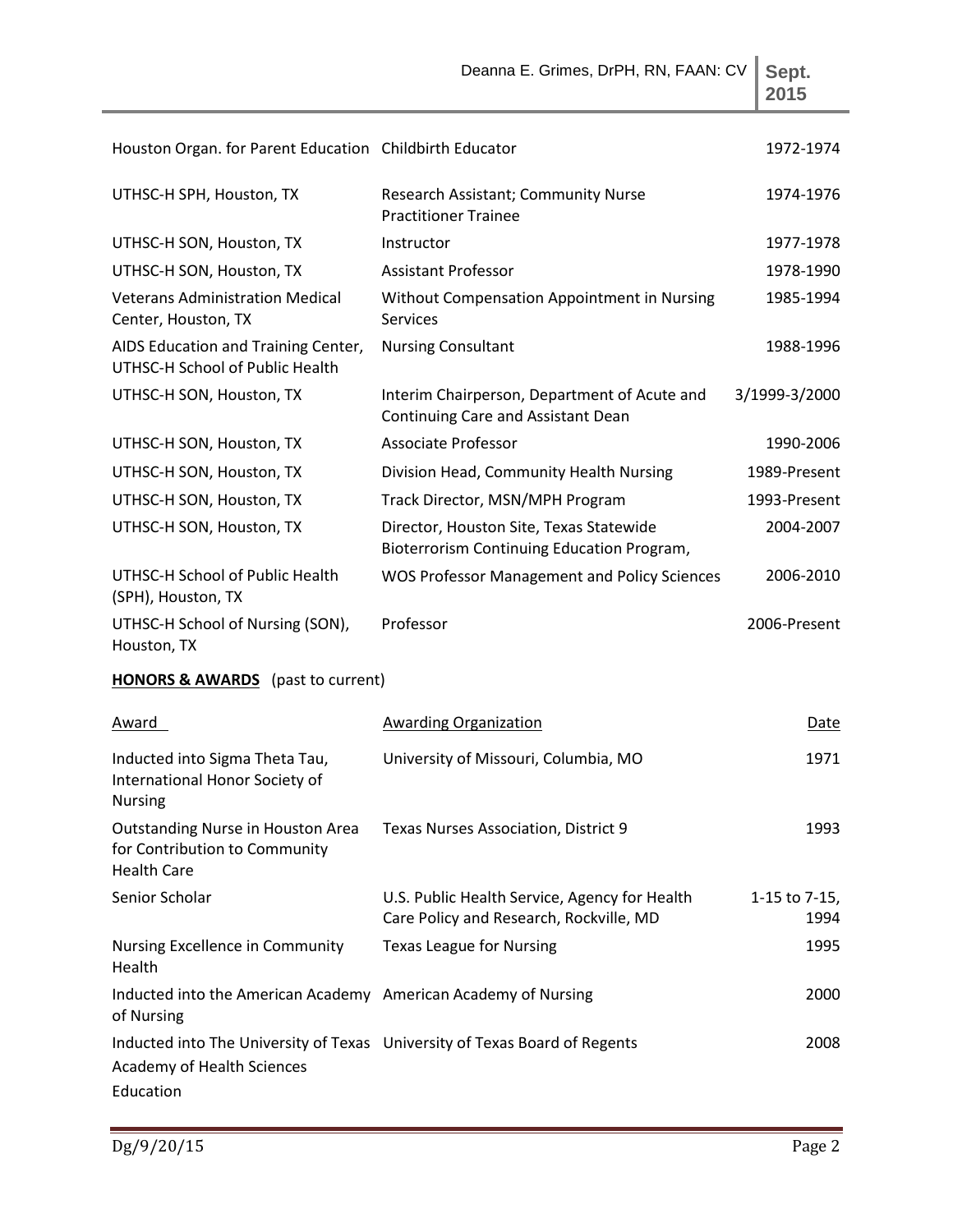| Member, Baylor- UT-Houston Center<br>for AIDS Research (CFAR).             | Baylor College of Medicine-UT Houston Center<br>for AIDS Research | 2008-Present |
|----------------------------------------------------------------------------|-------------------------------------------------------------------|--------------|
| Invited to become a member of the<br>National School for Tropical Medicine | Baylor College of Medicine, Houston, TX                           | 2011-2014    |
| Distinguished Teaching Professor                                           | The University of Texas System                                    | 2012         |
| Suzie Conway Endowed Professor                                             | <b>UTHealth School of Nursing</b>                                 | 2014-Present |

#### **GRANTS**

#### **Research Grants** (past to current) Title (No.), Funding Agency, Role (PI name), Amount, Dates (inclusive)

Development of Measures of Functional Dependency and Enabling Skills for Persons with AIDS. Intramural grant. PI (Deanna E. Grimes), \$1500.00, 1988-89.

Identifying Priorities for HIV Nurse Training: Focus Group Methodology, Partial salary support by the AIDS Education and Training Center for Texas and Oklahoma. PI (Deanna E. Grimes), 1991.

Meta Analysis of Process of Care, Clinical Outcomes and Cost Effectiveness of Nurses in Primary Care Roles: Nurse Practitioners and Nurse Midwives. Funded by the American Nurses Association. Role: Co-Investigator, PI (Sharon A. Brown), \$100,000, 1991-1992.

Self Help and Life Quality in Persons with AIDS. Funded by an intramural grant. PI (Deanna E. Grimes), \$1500.00, 1993-1994.

Evaluation of Primary Care at the Worksite. Funded by The University of Texas Health Science Center at Houston, Office of Research and Academic Affairs. PI (Deanna E. Grimes), \$50,000, 1995-1998.

Psychological Readiness to Initiate HAART. Funded by NIH, Center for AIDS Research (CFAR), through the Baylor College of Medicine, CFAR. Role: Co-Investigator. PI (Richard M. Grimes), \$74,931, 2001-2005.

Nurses' Intentions to Respond to a Bioterrorism Event. Funded by PARTNERS, PI (Deanna E. Grimes), \$5012.00, 2005-2008.

The nature of selectively picked up prescriptions at Thomas Street Health Center. Salary support from the Baylor-UT Center for AIDS Research, Role: Co-Investigator, PI (Richard M. Grimes), 2010,

Advance Directives: A systematic review. Funded by the UTHSC-H Center on Aging. Role: Co-Investigator, PI (Amy Calvin), 2010.

State Regulations for Advanced Practice Registered Nurses (APRNs), Physician/APRN Collaboration and Patient Outcomes in Primary Care. Funded by the Robert Wood Johnson Foundation. PI (Deanna E. Grimes), \$217, 807.00, May 1, 2013 – October 31, 2014.

## **Educational Grants** (past to current)

Title (No.), Funding Agency, Role (PI name), Amount, Dates (inclusive)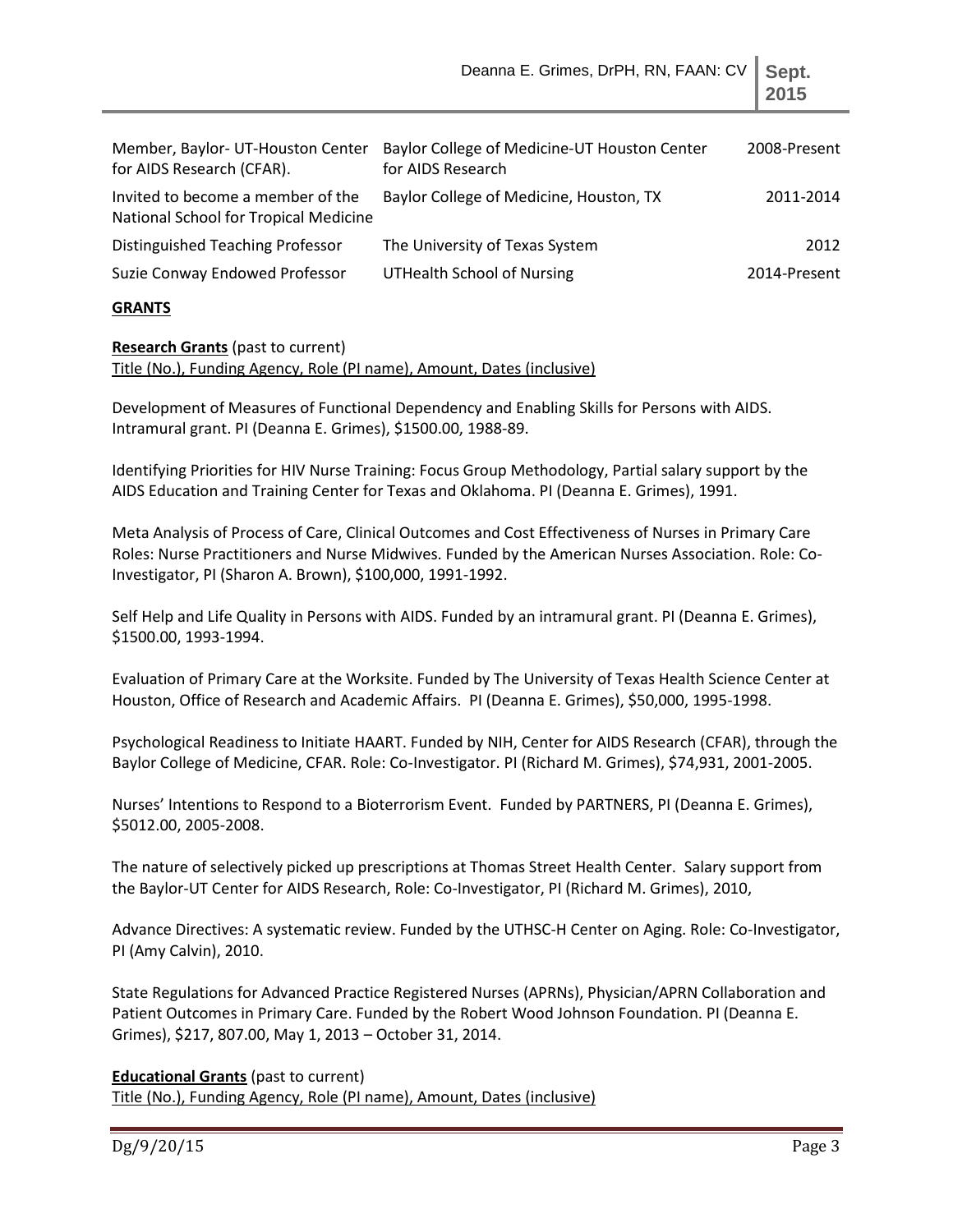Advanced Practice Public Health Nurse (1 D23 NU01164), funded by Division of Nursing (DON), Bureau of Health Professions (BHPr), Health Resources and Services Administration (HRSA), Department of Health and Human Services (DHHS), PI (Deanna E. Grimes), \$679,438.80, 1995-1998.

Advanced Public Health Nurse: Statewide MSN/MPH Education (2-D23-NU-01387), funded by DON, BH Pr, HRSA, DHHS, PI (Deanna E. Grimes) \$850,747.32, 1999-2002.

Texas Statewide Bioterrorism Continuing Education (1 TO1 HP O1393), funded by the Health Resources and Services Administration (HRSA), Department of Health and Human Services (DHHS), Co-Investigator, PI (Scott Lillibridge), funding to the School of Nursing: \$475,790.00, 2003-2005.

TEXAS-Bioterrorism Continued Education Consortium (TEXAS-BCE), funded by HRSA, DHHS , Role: Co-Investigator. PI (Scott Lillibridge), funding to the School of Nursing: \$450,000.00, 2005-2007.

Collaboration to Provide Educational Outreach of the DSN Program, funded by the Borderplex Health Council , PI (Deanna E. Grimes), \$50,000, 2007.

**Other Funded Projects Including Contracts for Service** (past to current) Title (No.), Funding Agency, Role (PI name), Amount, Dates (inclusive)

Health Maintenance Services to Senior Citizens of Harris County, funded by Hill Petroleum. PI (Deanna E. Grimes), \$13,000, 1980.

Plan for Collaboration Between the University of Texas at Brownsville and The University of Texas School of Nursing at Houston, funded by the University of Texas Health Science Center at Houston, Office of Community and Educational Outreach, PI (Deanna E Grimes), \$20,355.00, 2003-2004.

## **PUBLICATIONS**

**Peer Reviewed Publications** (past to current - APA format, indicate if invited) Authors, (Date). Title, Journal. Vol(#), pp.

- Grimes D., & Stamps, C. (1980). Meeting the health care needs of older adults through a community nursing center. *Nursing Administration Quarterly, 4*(3), 31-40.
- Grimes, D., & Woolbert, L. (1989). Measles outbreaks: Who are at risk and why. *Journal of Pediatric Health Care, 3*, 187-193. (Invited)
- Grimes, D., & Woolbert, L. (1990). Facts and fallacies about streptococcal infections and rheumatic fever. *Journal of Pediatric Health Care, 4*(4), 186-192. (Invited)
- Grimes, R.M., & Grimes, D.E. (1995). Psychological states in HIV disease and the nursing response. *Journal of Nurses in AIDS Care, 6*(2), 25-32.
- Grimes, D.E., & Grimes, R.M. (1995). Tuberculosis: What nurses need to know to help control the epidemic. *Nursing Outlook,43*(4), 164-173.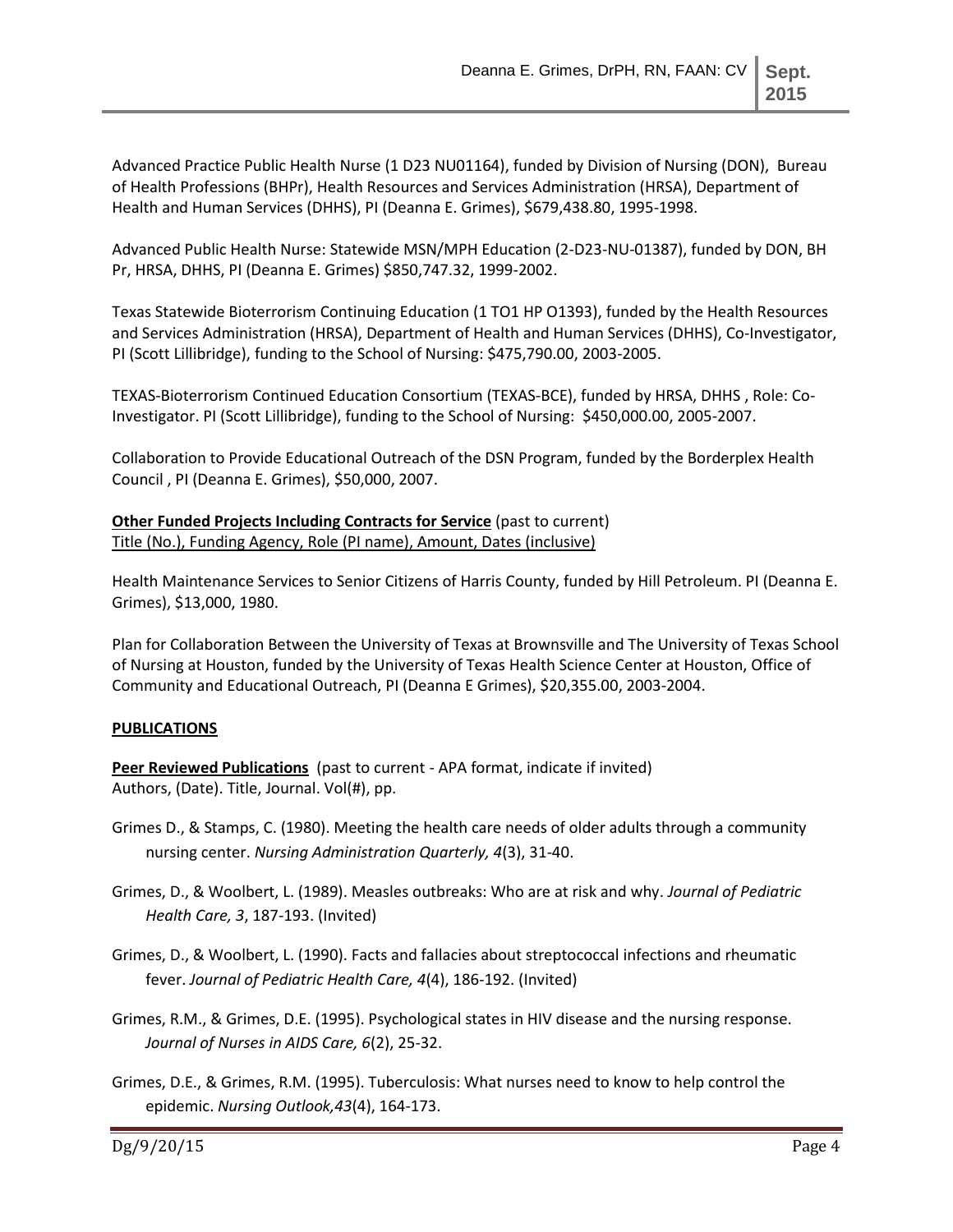- Brown, S.A, & Grimes, D.E. (1995). Nurse practitioners and nurse-midwives in primary care: A metaanalysis. *Nursing Research, 44*(6), 332-339.
- Halloran, J.P., & Grimes, D.E. (1995). Application of the focus group methodology to educational program development. *Qualitative Health Research, 5*(4), 444-453.
- Grimes, R.M., Grimes, D.E., & Graviss, E. (1996). Tuberculosis control in healthcare workers: An algorithmic approach. *American Journal of Infection Control, 24*(2), 70-78.
- Grimes, D.E., & Cole, F.L. (1996). Self-help and life quality in persons with HIV disease. *AIDS Care, 8*(6), 691-699.
- Grimes, D.E., & Garcia, M.K. (1997). Advanced practice nursing and work site primary care: Challenges for outcomes evaluation. *Advanced Practice Nursing Quarterly, 3*(2), 19-28. (Invited)
- Grimes, D.E., & Grimes, R.M. (1997). The advanced practice nurse in primary care: Responsibility for reporting infectious diseases. *Advanced Practice Nursing Quarterly, 3*(3), 44-50.
- Upchurch, S., Brosnan, C.A., & Grimes, D.E. (2002). Teaching research synthesis to advanced practice nurses. *Journal of Nursing Education, 41*(5), 222-226.
- Liu, J., Huang, W., & Grimes, D.E. (2002). Community health nursing in China: Past, present and future. *Chinese Journal of Nursing Scholarship, 17*. (Published in Chinese language)
- Morgenstern, T.T., Grimes, D.E., & Grimes, R.M. (2002). Assessment of readiness to initiate antiretroviral therapy—A pilot study. *HIV Clinical Trials, 3*(2), 168-172.
- Richard, JL, & Grimes, D.E. (2008) Bioterrorism: The Class A Agents and their potential presentations in the immunocompromised patient population. *Clinical Journal of Oncology Nursing, 12*(2). 295-302.
- Krucke, G.W., Grimes, D.E., Grimes, R.M., & Dang, Thai D. (2009). Antibiotic resistance in the *Staphylococcus aureus* containing cutaneous abscesses of HIV patients. *American Journal of Emergency Medicine, 27*, 344–347.
- Rithpho, P., Grimes, D.E., & Grimes, R.M. (2009). Known to be positive but not in care-a pilot study from Thailand. *Journal of the International Association of Physicians in AIDS Care, 8*(3), 202-207*.*
- Grimes, R.M. & Grimes, D.G. (2009). Patient readiness to adhere to HAART. *Journal of the International Association of Physicians in AIDS Care, 8*(6), 364-366.
- Grimes, D.E**.** & Mendias, E.P. (2010). Nurses' Intentions to Respond to Bioterrorism and Other Infectious Disease Emergencies. *Nursing Outlook*, 58(1), 10-16.
- Grimes, RM. & Grimes, D.E. (2010). Readiness: The State of the Science (or the lack thereof). *Current HIV/AIDS Reports, 7*(4), 245-252. (Invited)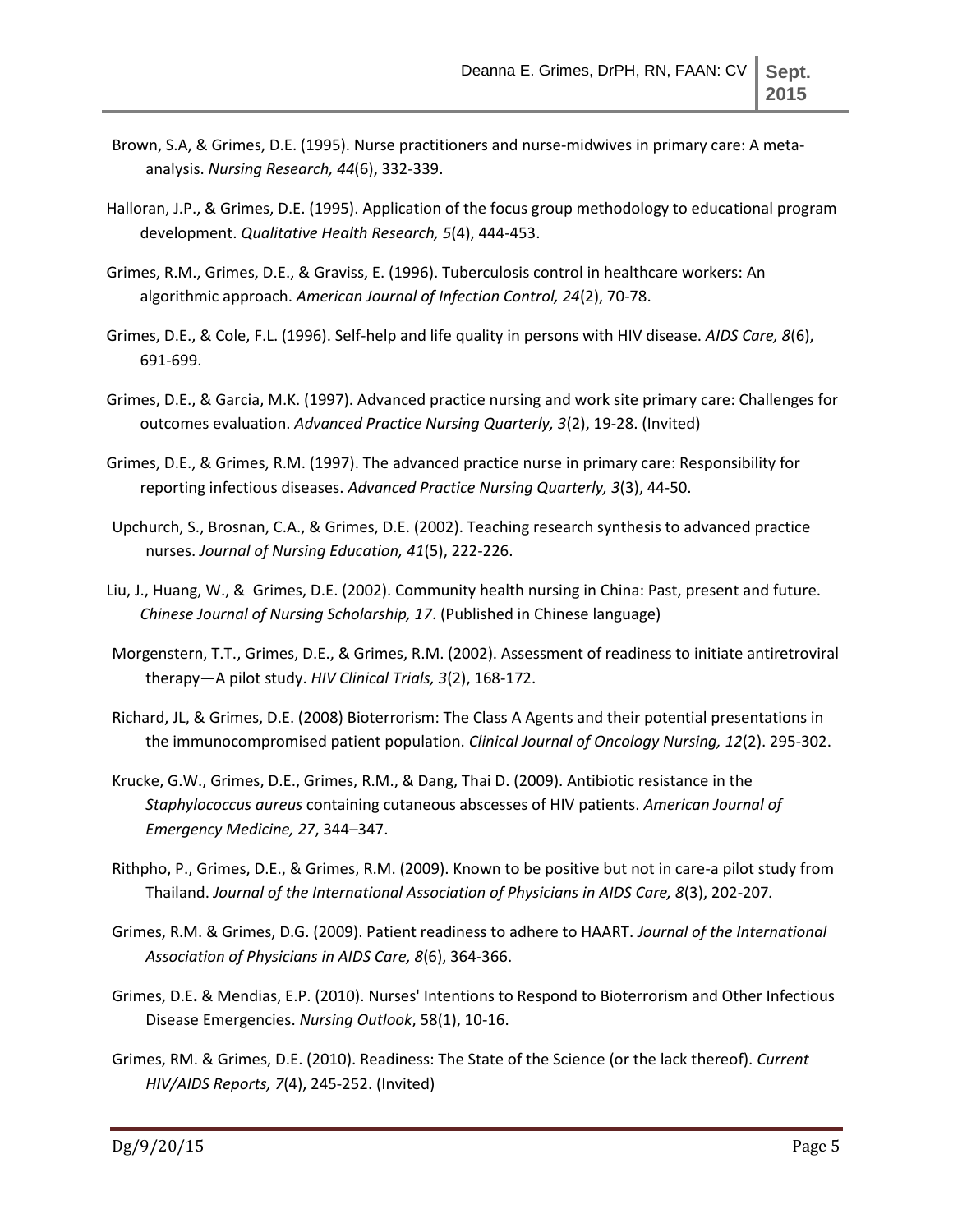- Ahmed, E., & Grimes, D.E. (2011). The effects of self-management education for school children on asthma morbidity: A systematic review. *Journal of School Nursing, 27*(4), 282-292.
- Krucke, G.W., Cooper, B.L., Grimes, D.E. & Grimes, R.M. (2011). Characteristics of HIV infected Patients with Biopsy Diagnosed Spongiotic Dermatitis. *World Journal of AIDS,* 1(4), 146*-148*. Doi: 10.4236/wja.2011.14021.
- Rithpho, P., Grimes, R.M., & Grimes, D.E. (2012). HIV positive but not in care: A follow-up study from Thailand. *Journal of the International Association of Physicians in AIDS Care,11*(2)*,* 91-93. First published on line on August 22, 2011 as doi:10.1177/1545109711418834
- Fongkaew, W., Viseskul, N. , Suksatit, B., Chontawan , R, Settheekul, S., Grimes, DE**,** Grimes, RM. (2013). Verifying a quantitative stigma scale using qualitative methods among Thai youth living with HIV/AIDS. *Journal of the International Association of Physicians in AIDS Care*. Published January 15, 2013 online/ DOI: 10.1177/1545109712463734
- Grimes, RM, & Grimes, DE**.** (2013). Readiness, trust and adherence: A clinical perspective*. Journal of the International Association of Physicians in AIDS Care (JIAPAC), 12*(3), 185-194. (Published August 17, 2012 online).
- Rithpho, P, Grimes, DE, Grimes, RM, Nantachaipan, P., & Senaratana, W. (2013). A nursing intervention to enhance the self-care capacity of non-disclosed persons living with HIV in Thailand. *Journal of the Association of Nurses in AIDS Care*, 2013 Feb 25. pii: S1055-3290(12)00256-7 (e-pub ahead of print – DOI: 10.1016/j.jana.2012.11.02).
- Grimes, DE, Andrade, RA, Niemeyer, CR., & Grimes, RM. (2013). Measurement Issues in Using Pharmacy Records to Calculate Adherence to Antiretroviral Drugs. *HIV Clinical Trials, 14*(2), 68-74*.* doi: 10.1310/hct1402-68.
- Fongkaew, W., Viseskul, N., Suksatit, B., Settheekul, S., Chontawan, R.., Grimes, R.M., & Grimes, D.E. (2014). Verifying quantitative stigma and medication adherence scales using qualitative methods among Thai youth living with HIV/AIDS. *Journal of the International Association of Providers of AIDS Care, 13*(1), 69-77.
- Udomkhamsuk, W., Fongkaew, W., Grimes, D.E., Viseskul, N., & Kasatpibal, N. (2014). Barriers to HIV treatment adherence among Thai youth living with HIV/AIDS: A qualitative study. *Pacific Rim International Journal of Nursing Research, 18*(3).
- Tangmunkongvorakul, A., Srithanaviboonchai, K. Guptarak, M., Vichajarn, M., Yangyuenkul, S., Khampan, R., Grimes, D.E., & Grimes, R.M. (2014). Attitudes and Behavior Among Rural Thai Adolescents Regarding Sexual Intercourse*. Southeast Asian Journal of Tropical Medicine and Public Health, 45* (6), 1437-1446.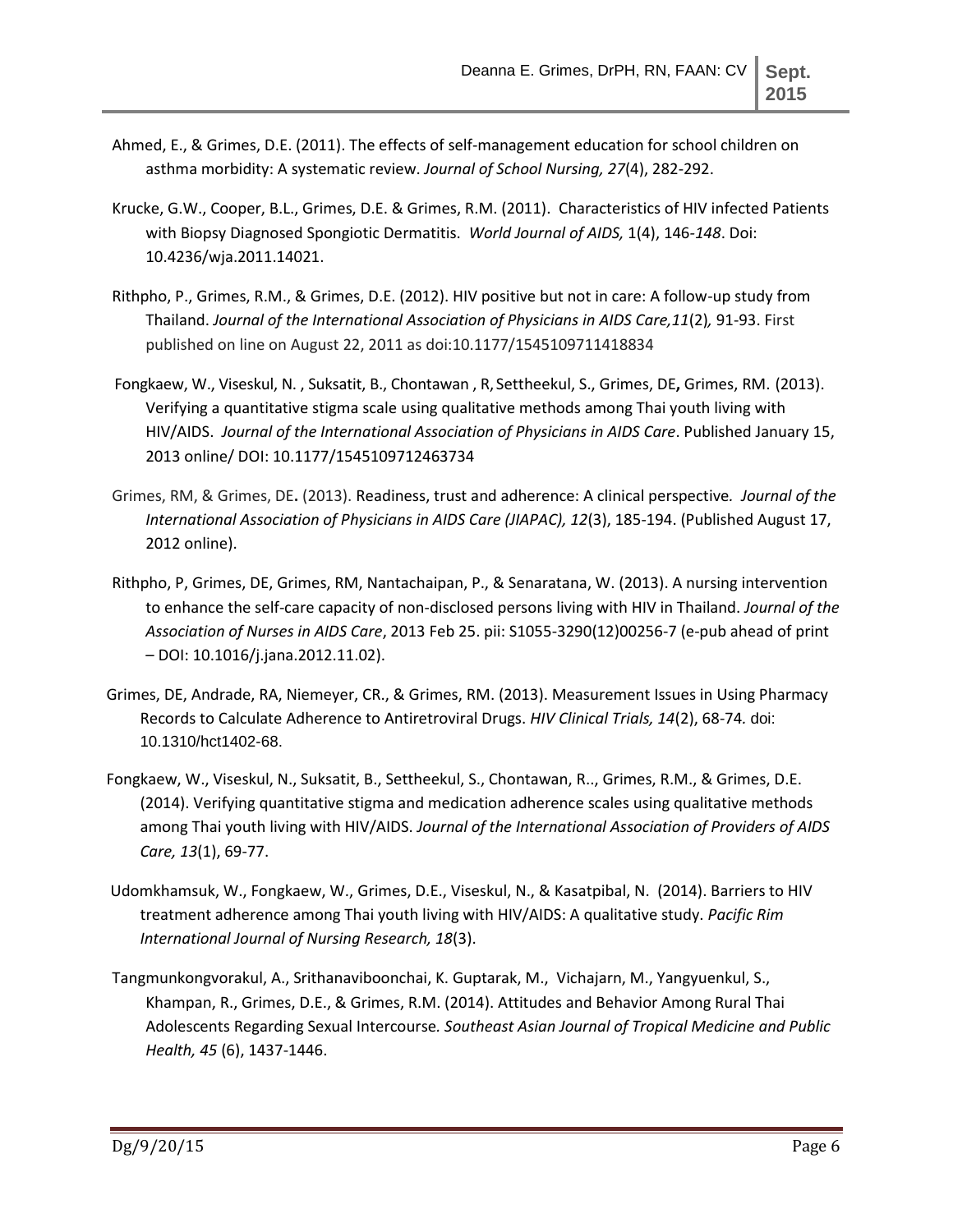- Brady, V.J., Grimes, D., Armstrong, T., & Wood, G. (2014. Management of steroid-induced hyperglycemia among adult hospitalized cancer patients with and without diabetes: An integrative review. *Oncology Nursing Forum.* E355-E365.
- Fukfon, K., & Grimes, D.E. (2014). Why do HIV-Naïve patients in Phayao, Thailand delay initiating antiretroviral therapy (ART)? *Journal of Health Research, 28* (6), 381-386.
- Pruenglampoo, B., Srithanaviboonchai, K., Grimes, R.M., **Grimes, D.E.**, Suwanteerangkul, J., Korana, J., Thaikla, K., Danthamrongkul, V., Paileeklee, S., Pattanasutnyavong, U. (2015). Perception, Concern and Acceptability of Neonatal Male Circumcision among Postpartum Mothers in Thailand. *Journal of AIDS & Clinical Research, 6*(8)*.*
- Grimes, R.M., Hardwicke, R.L., **Grimes, D.E**. & DeGarmo, D.S. (in press). When to put acute HIV infection in the differential diagnosis. *The Nurse Practitioner.*

**Non-Peer Reviewed Publications** (past to current - APA format, indicate if invited)

Authors, (Date). Title, Journal. Vol(#), pp.

Grimes, D. (1980). Breast feeding. *Your Health, II* (1), 10-13. (Invited)

- Grimes, D., & Halloran, J. (1992). What nurses need to know to care for persons with AIDS. *Imprint, 39*(4), 68-70. (Invited)
- Grimes, R.M., & Grimes, D.E. (2000). From "bridging the gap" to breaking the silence:" Impressions from the Worlds AIDS Conference in Durban, South Africa, July 2000. *Commonwealth Dental Association News, 9*, 7-8. (Invited)

#### **Books & Chapters** (past to current)

Authors (Date), Chapter Title, (pp), Book editor, Book Title, City, State: Publisher.

- Grimes, D. (1985). Infectious diseases. In J. Thompson, G. McFarland, J. Hirsch, S. Tucker, A. Bowers (Eds.), *Clinical nursing*, (pp. 1465-1627). St. Louis: The C.V. Mosby Company.
- Grimes, D. (1989). Infectious diseases. In J. Thompson, G. McFarland, J. Hirsch, S. Tucker, A. Bowers (Eds.). *Mosby's manual of clinical nursing* (2nd ed., pp.1154-1301). St. Louis: The C.V. Mosby Company.
- Grimes, D. (1989). Potential for infection. In J. Thompson, G. McFarland, J.Hirsch, S. Tucker, A. Bowers (Eds). *Mosby's manual of clinical nursing* (2nd ed., pp. 1616-1618). St. Louis: The C.V. Mosby Company.
- Grimes, D. (1991). *Infectious diseases.* St. Louis: Mosby Year Book.
- Grimes, D. (1993). Nursing care of clients with infectious diseases. In J. Black & E. Matassarin-Jacobs (Eds.), *Luckmann & Sorensen's medical-surgical nursing: A psychophysiologic approach* (4th ed.,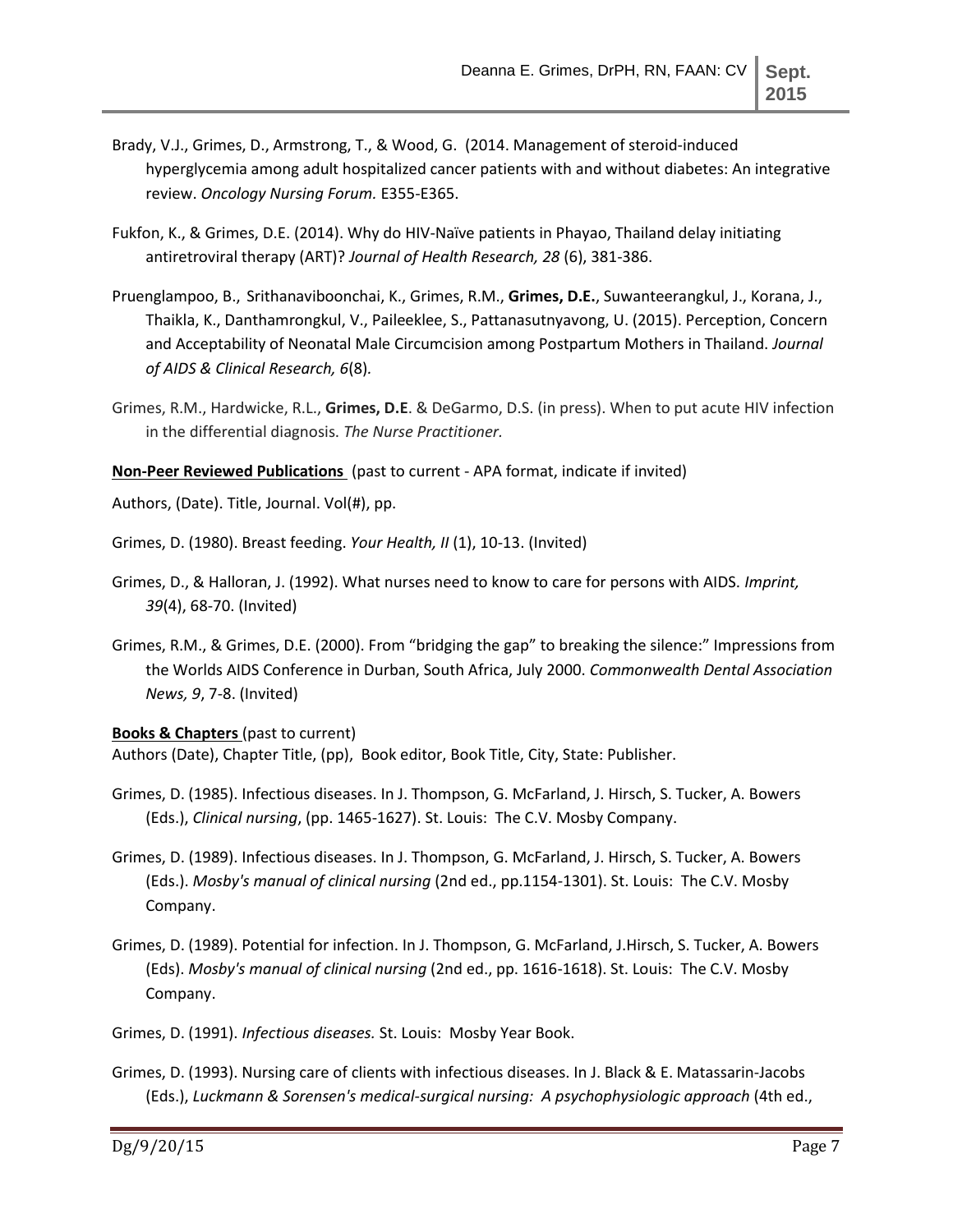579-591). Philadelphia: W.B. Saunders Company.

- Grimes, D. (1993). High risk for infection. In J. Thompson, G. McFarland, J. Hirsch, and S. Tucker (Eds.), *Mosby's clinical nursing* (3rd ed., 1433-1435). St. Louis: Mosby Year Book.
- Grimes, D. (1993). Infectious diseases. In J. Thompson, G. McFarland, J. Hirsch, and S. Tucker (Eds.), *Mosby's clinical nursing* (3rd ed., pp. 1029-1125). St. Louis: Mosby Year Book.
- Grimes, D., & Grimes, R. (1994). *AIDS/HIV infection*. St. Louis: Mosby.
- Grimes, D. (1994). *Enfermedades infecciosas*. Barcelona, Spain: Mosby.
- Grimes, D.E., & Grimes, K.A. (1997). Infectious diseases. In J. Thompson, G. McFarland, J. Hirsch, and S. Tucker (Eds.), *Mosby's clinical nursing* (4th ed., pp.1071-1170). St. Louis: Mosby Year Book.
- Grimes, D.E., & Grimes, R.M. (1997). Tuberculosis: What nurses need to know to help control the epidemic. In B.W. Spradley & J.A. Allender (Eds.). *Readings in community health nursing* (pp. 71-88). Philadelphia: Lippincott.
- Grimes, D.E., Grimes, K.A., & Zack, C. (2002). Infectious diseases. In J. Thompson, G. McFarland, J. Hirsch, and S. Tucker (Eds.), *Mosby's clinical nursing* (5th ed., pp. 1000-1088). St. Louis: Mosby Year Book
- Grimes, D.E. (2007). Communicable disease. In M.A. Nies and M. McEwen (Eds.), *Community Health Nursing: Promoting the health of populations* (4<sup>th</sup> ed., 494-526). St. Louis, MO: Elsevier.
- Mendias, E.P., & Grimes, D.E. (2008). Preventing and managing community health emergencies: Disasters and infectious diseases. In E.T. Anderson & J. McFarlane (Eds.), *Community as partner: Theory and practice in nursing* (4<sup>th</sup> ed., pp. 161-197). Philadelphia: Lippincott Williams & Wilkins.
- Grimes, D.E. (2011). Communicable disease. In M.A. Nies and M. McEwen (Eds.), *Community Health Nursing: Promoting the health of populations* (5<sup>th</sup> ed., pp. 485-515). St. Louis, MO: Elsevier/Saunders.
- Mendias, E.P., & Grimes, D.E. (2011). Preventing and managing community emergencies: Disasters and infectious diseases. In E.T. Anderson & J. McFarlane (Eds.), *Community as partner: Theory and practice in nursing* (5th ed., pp. 141-168). Philadelphia: Lippincott Williams & Wilkins.
- Grimes, D.E., & Weller, N.F. (2012). Evaluating populations and population health. In J.V.Hickkey & C.A Brosnan (Eds.), *Evaluation in advanced practice nursing* (pp. 159-176). New York: Springer Publishing Company.
- Grimes, D.E., Grimes, R.M., & Brosnan, C.A. (2012). Translating outcomes from evaluation to health policy. In J.V.Hickkey & C.A Brosnan (Eds*.), Evaluation in advanced practice nursing* (pp. 209-226). New York: Springer Publishing Company.

Grimes, D.E. (2014). Communicable disease. In M.A. Nies and M. McEwen (Eds.). *Community Health*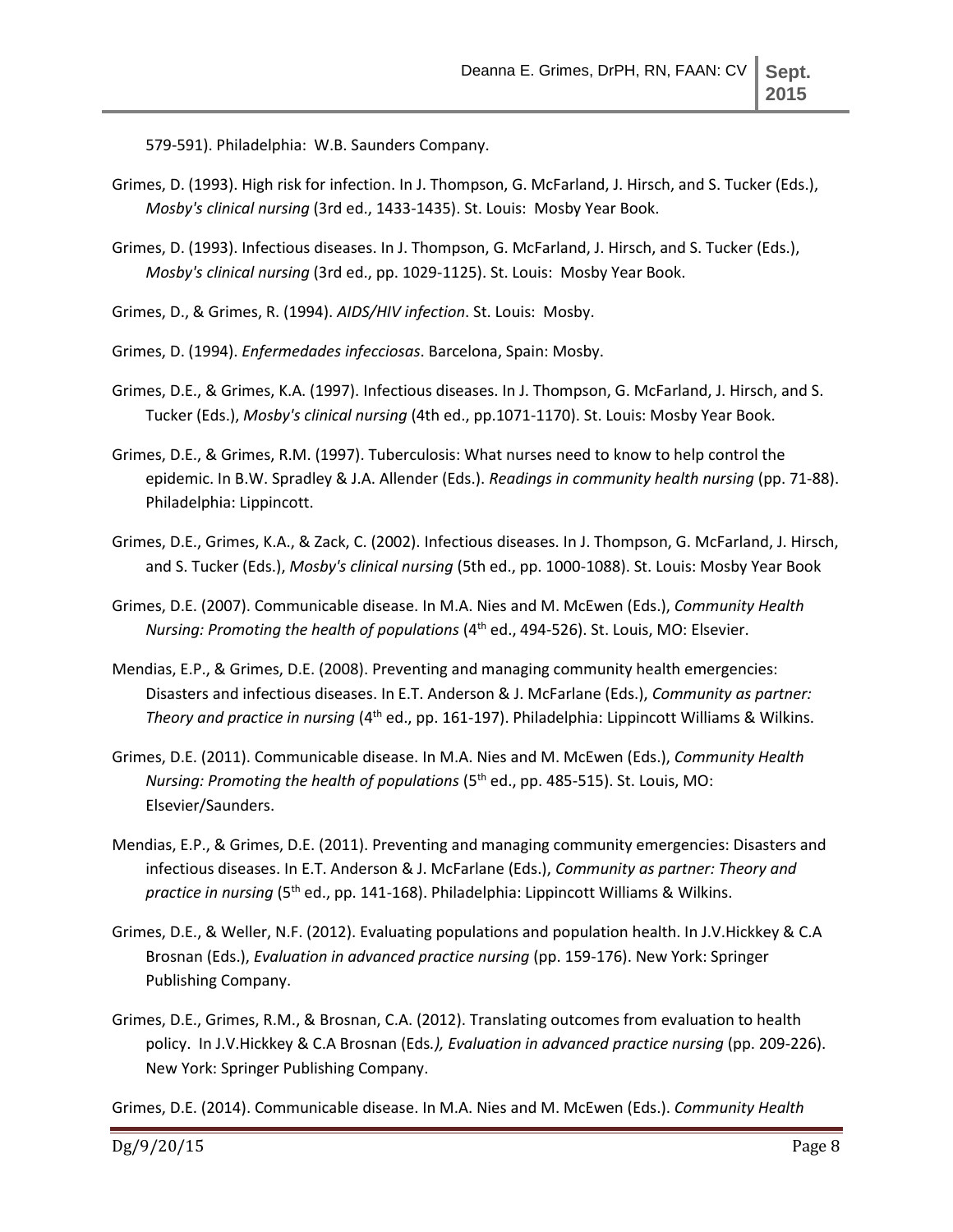*Nursing: Promoting the health of populations* (6<sup>th</sup> ed). St. Louis, MO: Elsevier/Saunders.

Mendias, E.P., & Grimes, D.E. (2014). Preventing and managing community emergencies: Disasters and infectious diseases. In E.T. Anderson & J. McFarlane (Eds.), *Community as partner: Theory and practice in nursing, 7th ed.* (pp. 137-164). Philadelphia: Lippincott Williams & Wilkins.

## **Peer Reviewed Abstracts** (past to current)

Authors, (Date) Title, Journal, Vol(#), pp.

- Brosnan, C.A., Grimes, D.E., & Brosnan, P.G. (2001). Neonatal screening for congenital adrenal hyperplasia. *Pediatric Research, 49*(6), 40A.
- Krucke, G.W., Grimes, D.E., Grimes, R.M. & Dang, T. (2008). High levels of antibiotic resistance found in the *Staphylococcus aureus* taken from cutaneous abscesses of HIV infected individuals. *HIV Clinical Trials*, *9*, (Supplement 1), 77.
- Grimes, D.E., Samiuddin, Z, Grimes, R.M., & Samiuddin, S. (2008). Effect of antidepressants on adherence to HAART. . *HIV Clinical Trials*, *9*, (Supplement 1), 31.
- Grimes, D.E., DeGarmo, D.S., & Grimes, R.M. (2014). Recognizing and responding to infections associated with terrorism. *International Emergency Nursing, 22*(4), 279.
- DeGarmo, D.S., Grimes, D.E., & Grimes, R.M. (2014). Detecting and responding to re-emerging vaccine preventable diseases. *International Emergency Nursing, 22*(4), 281.
- Grimes, R.M., Grimes, D.E., & DeGarmo, D.S. (2014). When to put acute HIV infection in the differential diagnosis in the emergency room. *International Emergency Nursing, 22*(4), 255.
- **Other** (current to past Reviews of books or media, Editorials, Letters to the Editors, Monographs, etc)
- Anderson, E.T., Gottschalk, J., Grimes, D., Ives, J., Skrovan, C. (1977). *The development and implementation of a curriculum model for community nurse practitioners*, (DHEW Publication No. HRA 77-24). Hyattsville, Md.
- Grimes, D. Consultant, *Emergency Medical Procedures for the School*. Darien, CT: Patient Care Publications, Inc., 1980
- Grimes, D. (1986). Two Nursing Diagnoses (Potential for infection and Altered body temperature: fever) were accepted by the North American Nursing Diagnosis Association.
- Grimes, D. (1989). [Review of the book Developing AIDS residential settings: A Manual]. *Generations, XIII*(4), 84-85. (Invited)
- Grimes, D. Consultant, *Lippincott's review series: Medical-surgical nursing*. Philadelphia: J.B. Lippincott Company, 1992.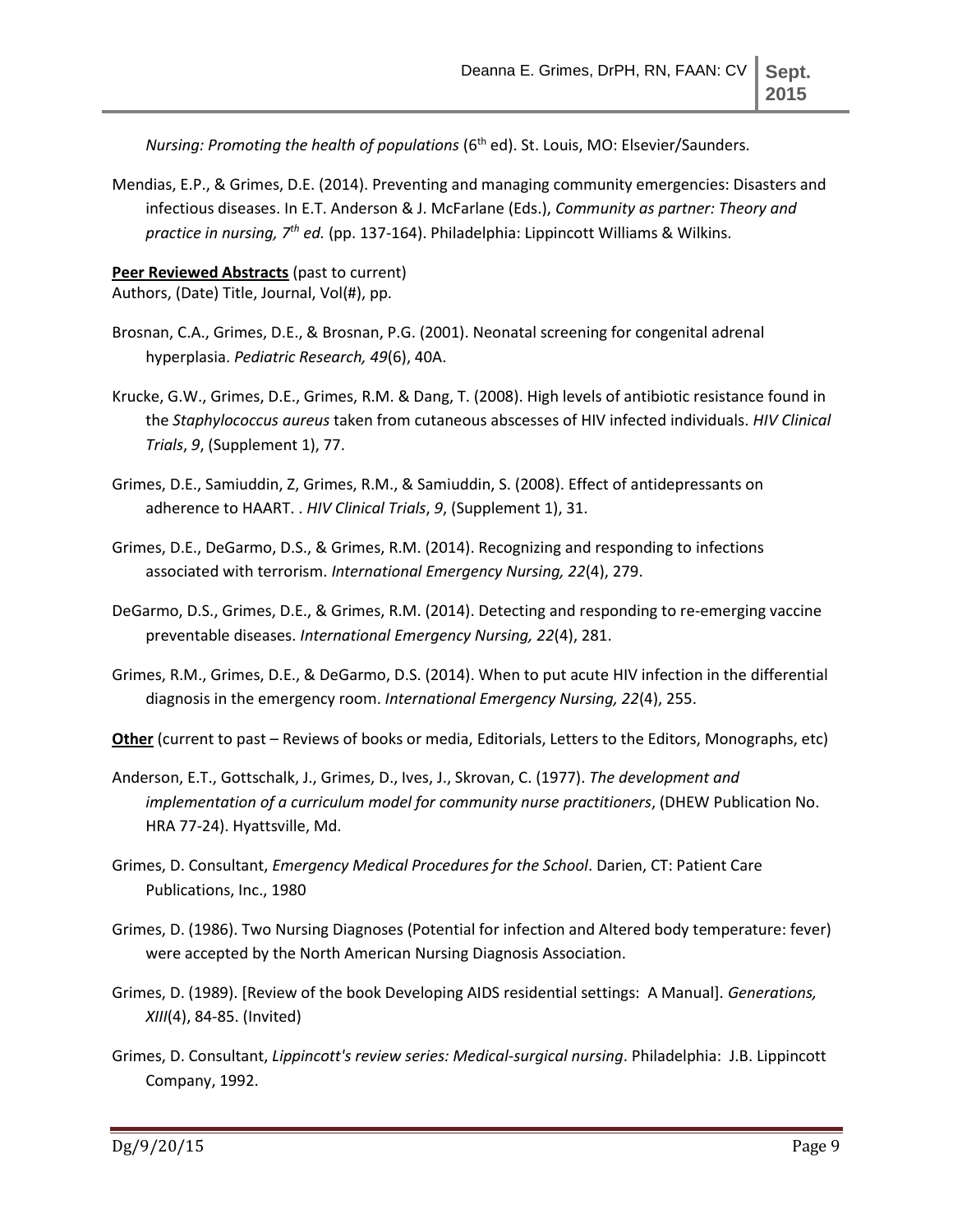Brown, S., & Grimes, D. (1993). *Nurse practitioners and certified nurse-midwives: A meta-analysis of studies on nurses in primary care roles.* Washington DC: American Nurses Association.

Grimes, D. (1995), Author of 21 teaching guides in *Mosby's patient teaching guides.* St. Louis: Mosby.

- Grimes, D. (Feb. 19, 1999). *Community health nursing and community gerontology nursing in China*. Mission Report published by World Health Organization, Regional Office for the Western Pacific.
- Grimes, D. (March 6, 2001) *Community Health Nurse.* Mission Report published by World Health Organization, Regional Office for the Western Pacific.
- Grimes, D. (July 21, 2001). *Community Health Nurse.* Mission Report published by World Health Organization, Regional Office for the Western Pacific.

#### **PRESENTATIONS**

**International** (past to current)

Authors, (Date), Title, Sponsoring Organization, Location, Role (indicate if invited)

- Grimes, D.E. (11/7-22/87). Medical-Surgical Nursing, Nursing International Journeys, Kenya. Role: Invited Educational Leader
- Grimes, D.E. (11/25-12/4/88). Medical-Surgical Nursing, Nursing International Journeys, Egypt. Role: Invited Educational Leader
- Grimes, D.E. (8/13-26/89). Medical-Surgical Nursing, Nursing International Journeys, Ecuador/Peru. Role: Invited Educational Leader
- Grimes, D.E. (5/15-28/92). Legal/social/ethical Nursing, Nursing International Journeys, Orient. Role: Invited Educational Leader
- Grimes, D.E, Halloran, J., & Grimes, R. (7/19-24/92). Identifying Critical Knowledge and Skills in HIV Nursing. Poster presentation at VIII International AIDS/III STD World Congress, Amsterdam, Netherlands, Role: PI.
- Grimes, D.E. (10/8-24/92). Medical-Surgical Nursing, Nursing International Journeys, China. Role: Invited Educational Leader
- Grimes, D.E. (9/16-23/95). Nursing Care of the Elderly, Nursing International Journeys, London. Role: Invited Educational leader
- Grimes, D.E. (2/8/96). What nurses need to know about HIV/AIDS, Romanian Nurses Association, Bucharest, Romania. Role: Invited speaker
- Grimes, D.E. (10/4-6/96).Nursing Care of Persons with HIV/AIDS, International Conference on HIV/AIDS sponsored by the Autonomous University of Nuevo Leon, Monterey, Mexico. Role: Invited speaker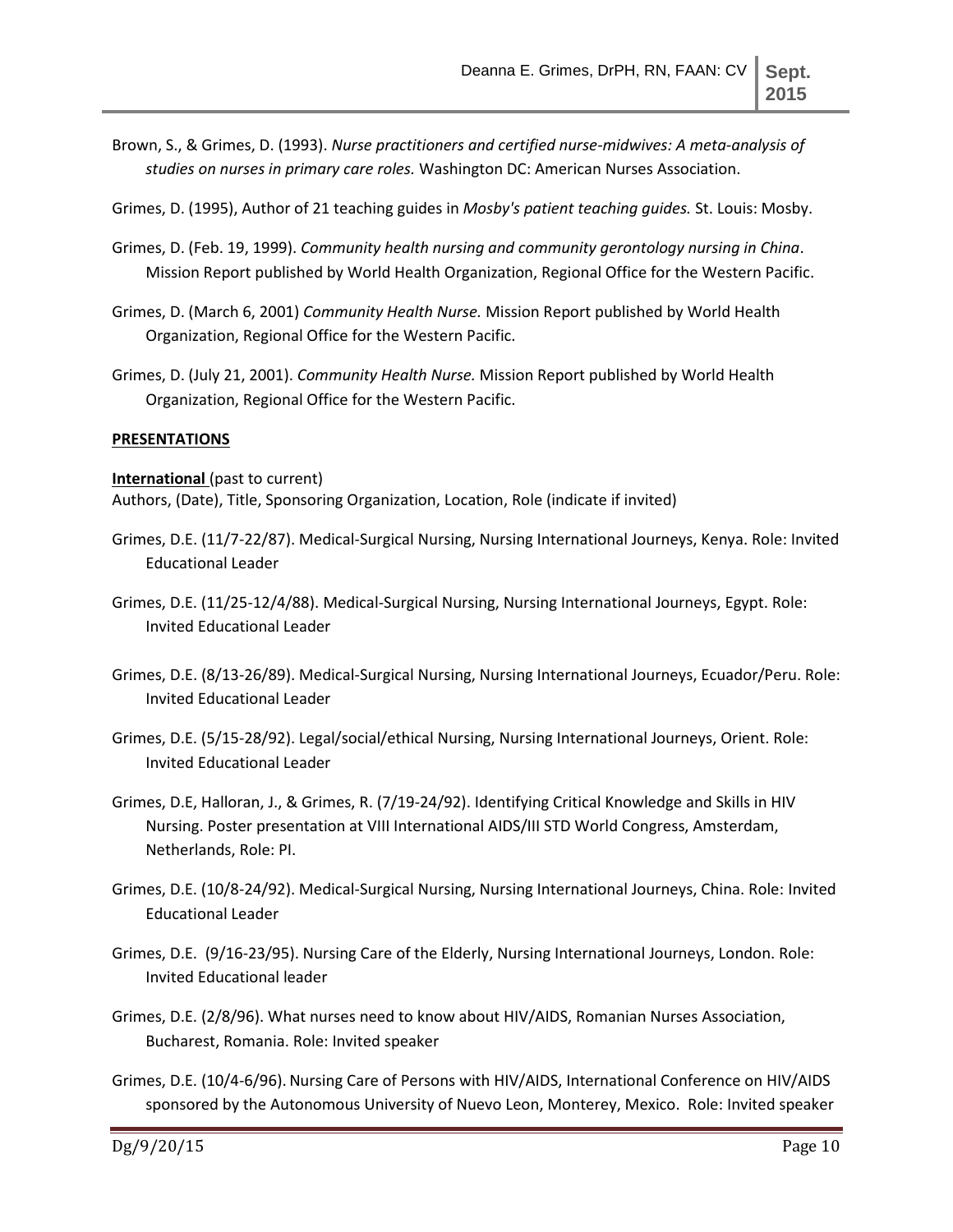- Grimes, D.E. (10/18-22/98). Community Health Nursing, Workshop sponsored by the World Health Organization and the China Ministry of Health, Beijing, China. Role: Invited workshop presenter
- Grimes, D.E. (4/15-16/99). Nursing Care of Persons with HIV Disease, University of Queretero, Queretero, Mexico . Role: Invited workshop presenter
- Grimes, D.E. (10/10-28/00). Community Health Nursing Education, Workshop sponsored by the World Health Organization and the China Ministry of Health, Chengde, China. Role: Invited workshop presenter
- Grimes, D.E. (5/23-6/7/01). Community Health Nursing, Workshop sponsored by the World Health Organization and the China Ministry of Health, Qingdao, China. Role: Invited workshop presenter
- Brosnan, C.A., Grimes, D.E., & Brosnan, P.G. (7/6-10/01). Neonatal Screening for Congenital Adrenal Hyperplasia. Poster presentation at the Pediatric Endocrinology Montreal 2001 Meeting, Montreal, Canada. Role: Co-Investigator
- Morgenstern, T.T., Grimes, D.E., & Grimes, R.M. (7/8-11/01). Non laboratory indicators of when to start antiretroviral therapy (ART). Poster presentation at the  $1<sup>st</sup>$  International AIDS Society (IAS) Conference on HIV Pathogenesis and Treatment, Buenos Aires, Argentina. Role: Co-Investigator
- Grimes, D.E. (5/17-21/04). Community Health Nursing Interventions that Work. Workshop sponsored by Peking Union Medical College, Beijing, China. Role: Invited workshop presenter
- Grimes, D.E., Grimes, R.M., & Ross, M.W. (7/24-27/05). Does psychological state predict patient ability to adhere to highly active antiretroviral therapy (HAART)? Poster presentation at the 3<sup>rd</sup> Annual International AIDS Society Meeting, Rio de Janeiro. Role: PI
- Grimes, D.E., Samiuddin, Z. Grimes, R.M. & Samiuddin, S. (5/28-30/08). Effect of Antidepressants on Adherence to HAART, Poster presentation at the  $15<sup>th</sup>$  International Symposium on HIV & Emerging Infectious Diseases, Toulon, France. Role: PI.
- Krucke, G.W., Grimes, D.E., Grimes, R.M. & Dang, T.D. (5/28-30/08). High Levels of Antibiotic Resistance Found in the Staphylococcus aureus Taken from Cutaneous Abscesses of HIV Infected Individuals, Poster presentation at the 15<sup>th</sup> International Symposium on HIV & Emerging Infectious Diseases, Toulon, France. Role: Co-Investigator.
- Grimes, D.E., & Grimes, R.M. (8/3-8/08). Patient Judgment With Regard to Readiness to Initiate HAART Does Not Predict Adherence, Poster presentation at the XVII International AIDS Conference, Mexico City. Role: PI.
- Fukfon, K., & Grimes, D. (4/5-7/09).Feasibility of Using the AIDS Clinical Trial Group (ACTG) Adherence Scale and HIV Adherence Self-Efficacy Scale (HIV-ASES) among People Living with HIV/AIDS in Thailand: A Pilot Study, Poster presentation at the 4<sup>th</sup> International Conference on HIV Treatment Adherence, Miami, Florida. Role: Co-investigator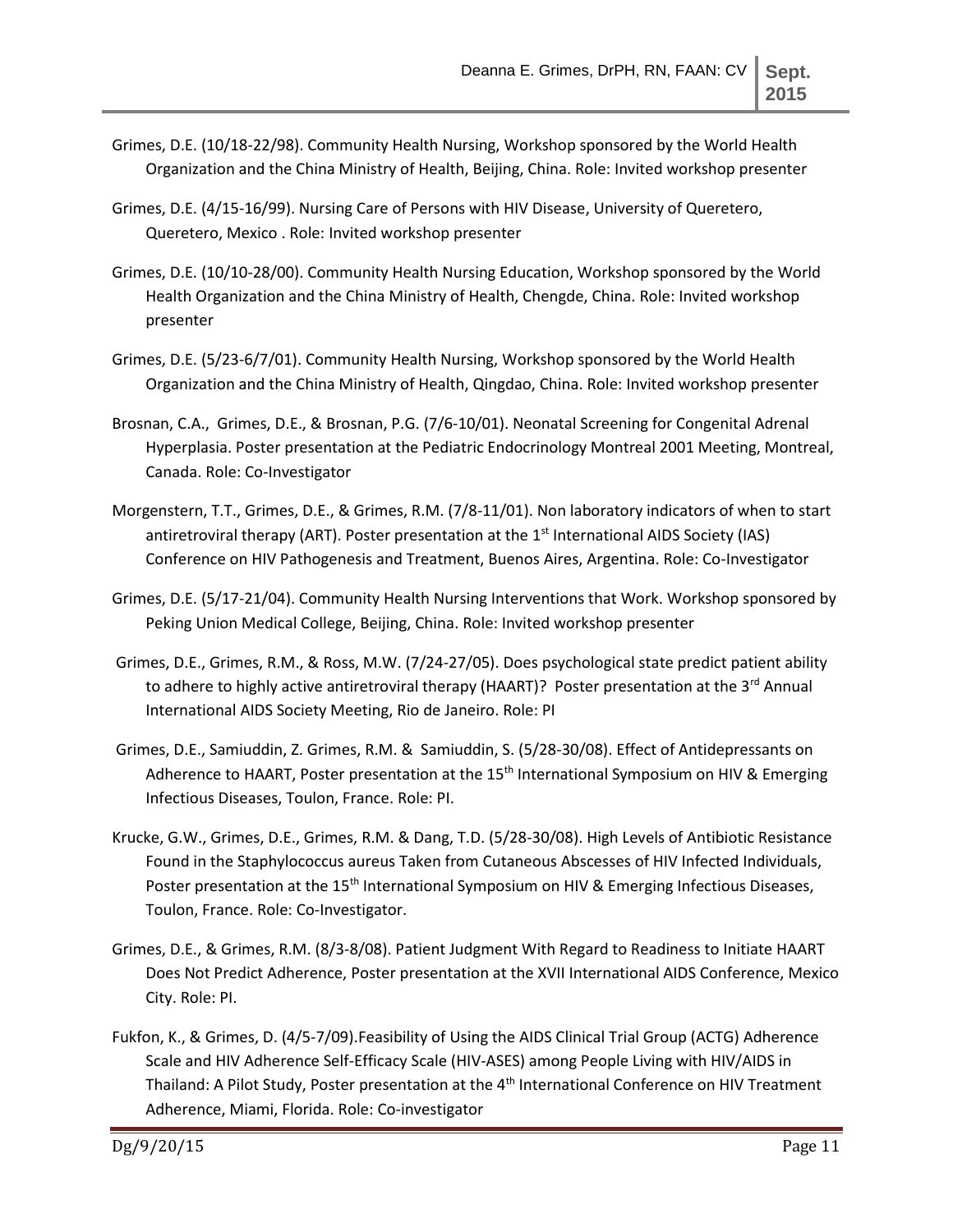- Grimes, D.E. (11/19/09). Rethinking Prevention of HIV. Boromarajonani College of Nursing, Phayao, Thailand. Role: Invited speaker
- Grimes, D.E. (11/24/09). The Challenge of HIV Medication Adherence. Chiang Mai University, Chiang Mai, Thailand. Role: Invited speaker
- Krucke, G.W., Cooper, B.L., Grimes, D.E., & Grimes, R.M. (7/18-23/10). Characteristics of HIV Patients with Biopsy Diagnosed Spongiotic Dermatitis (SD), On-line poster presentation for the XVIII International AIDS Conference, Vienna. Role: Co-Investigator
- Niemeyer, C.R., Andrade, R.A., Grimes, D.E., Zerai, T., & Grimes, R.M. (7/18-23/10). Prescriptions Requested by Patients but not Picked Up from the Pharmacy at Thomas Street Health Center in Houston, Texas USA- Another Adherence Concern, On-line poster presentation for the XVIII International AIDS Conference, Vienna. Role: Co-Investigator
- Fukfon, K. & Grimes, D. (7/18-23/10). Why Do HIV disclosed Patients in Phayao, Thailand Delay Initiating Antiretroviral Therapy, Poster presentation at the XVIII International AIDS Conference, Vienna. Role: Co-investigator
- Grimes, D.E. (3/2/11). Community Health Nursing Interventions in the Home. Naresuan University, Pittsanaluk, Thailand. Role: Invited speaker
- Grimes, D.E. (3/2/11). Community Health Nursing Interventions in Clinics. Naresuan University, Pittsanaluk, Thailand. Role: Invited speaker
- Grimes, D.E. (3/4/11)). Community Health Nursing Interventions in the Home. Boromarajonani College of Nursing, Phayao, Thailand. Role: Invited speaker
- Grimes, D.E., Andrade, R.A., Grimes, R.M. Niemeyer, C.R. (5/22-24/11). Using Prescription Refills May Overstate Actual Adherence Because Patients Fail to Pick Up the Prescription That Have Been Filled, Oral presentation at the 6<sup>th</sup> International Conference on HIV Treatment Adherence, Miami, Florida. Role: Principal Investigator.
- Grimes DE, Andrade RA, Grimes RM, Niemeyer CR. Using prescription refills may overstate actual adherence because patients fail to pick up the prescription that have been filled. Poster presentation (on-line) for the 6th International AIDS Society Conference on HIV Pathogenesis and Treatment. Rome Italy July 17-20, 2011. Role: Co-Investigator
- Grimes RM, Grimes DE, Andrade RA, Niemeyer CR. Patients Not Picking Up Their Filled Prescriptions May Explain Why Prescription Refills Correlate Poorly With Clinical Measures. Poster presentation (on-line) for the 6th International AIDS Society Conference on HIV Pathogenesis and Treatment. Rome Italy July 17-20, 2011. Role: Co-Investigator.
- Grimes, DE. Preparation for Emergency in Public Health. Working Together for Health Security, Chiang Mai, Thailand, April 10-12, 2012. Role: Invited speaker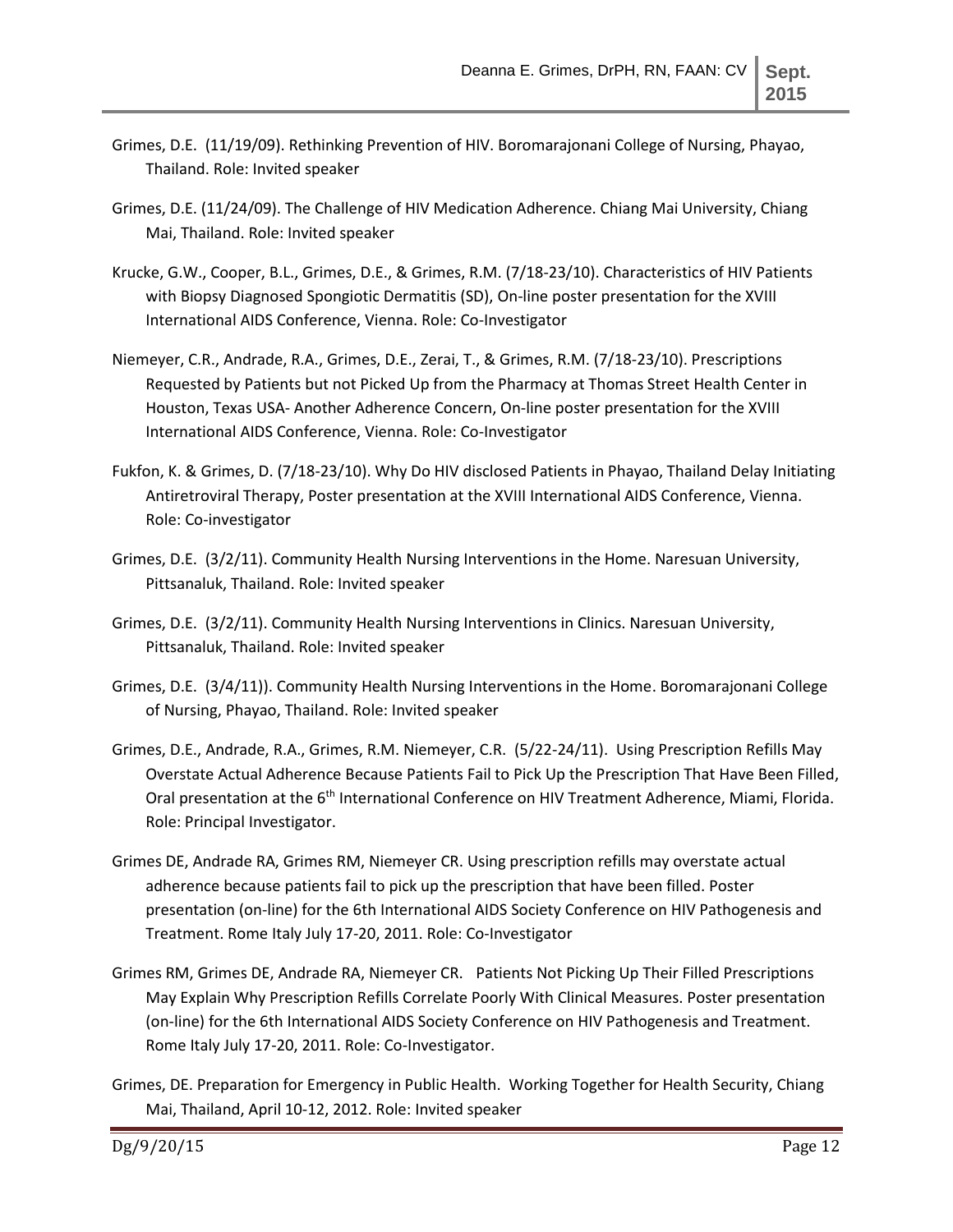- Grimes, DE. Community Health Nursing: An 18 Hour Workshop, Peking Union Medical College, Beijing, China, May 14-17, 2012. Role: Invited Speaker.
- Grimes, DE, DeGarmo, DS, Grimes, RM. Recognizing and Responding to Infections Associated with Terrorism, Poster presentation at the 1<sup>st</sup> Global Conference on Emergency Nursing and Trauma Care, Dublin, Ireland, September 18-21, 2014. Role: Presenter.
- DeGarmo, DS, Grimes, DE, Grimes, RM. Detecting and Responding to Re-emerging Vaccine Preventable Diseases, Poster presentation at the  $1<sup>st</sup>$  Global Conference on Emergency Nursing and Trauma Care, Dublin, Ireland, September 18-21, 2014. Role: Co-investigator.
- Grimes, RM, Grimes, DE, Degarmo, DS. When to put acute HIV infection in the differential diagnosis in the emergency room, Oral presentation at the  $1<sup>st</sup>$  Global Conference on Emergency Nursing and Trauma Care, Dublin, Ireland, September 18-21, 2014. Role: Co-Investigator.
- Srithanaviboonchai, K., Pruenglampoo, B., Thaikla, K., Srirak, N., Suwanteerangkul, J., Korana, J., Grimes, R.M., Grimes, D.E., Danthamrongkul, V., Paileeklee, S., Pattanasutnyavong, U. Thai health care personnel's knowledge, opinions and perceptions of the benefits of neonatal male circumcision's in reducing transmission of HIV and other STIs. Oral presentation at the 18th IUSTI Asia-Pacific conference, Bangkok, Thailand, November 11-14, 2014. Role: Co-Investigator.
- Grimes, D.E. Who will care for patients during an Ebola outbreak in developed countries: Lessons from bioterrorism. Poster presentation at the Targeting Ebola 2015 World Conference at the Institute Pasteur, Paris France, May 28-29, 2015. Role: Principal Investigator and Presenter.
- Grimes, D.E., Thomas, E., Padhye, N., Ottosen, M., Grimes, R. Do state regulations on APRNs improve patient outcomes? Accepted for an oral poster presentation at the 2015 American Academy of Nursing Policy Conference, October 15-17, 2015, Washington, D.D. Role: Principal Investigator and Presenter.

## **National** (past to current)

- Grimes, D.E. (1980). Models of Health Professional School Service to the elderly. Panel presentation at Western Gerontological Society Meeting, Anaheim, California. Role: presenter
- Grimes, D.E. (11/7/89). Factors Associated with Home Health Care Costs and Services. Paper presented at Conference on Issues in Home Health Care, University of Virginia. Role: PI
- Grimes, D.E. (12/4/89). Development of Measures of Functional Dependency and Enabling Skills for Persons with AIDS. Poster presentation at Southern Council on Collegiate Education for Nursing Ninth Annual Research Conference, Lexington, KY. Role: PI
- Brown, S.A., & Grimes, D.E. (1/10-12/93). A meta-analysis of process of care, clinical outcomes, and cost-effectiveness of nurses in primary care roles: Nurse practitioners and nurse-midwives. Third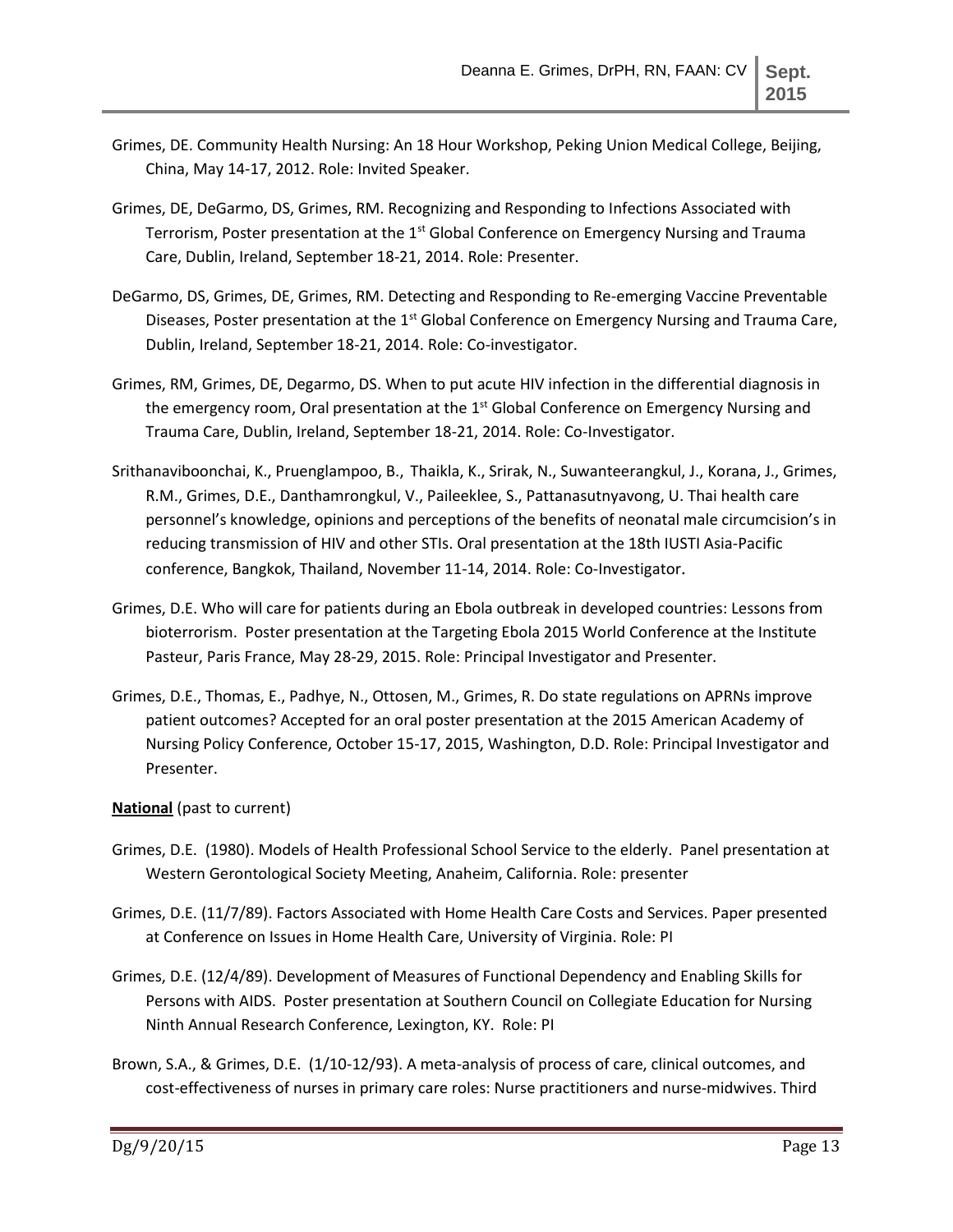Primary Care Research Conference, Agency for Health Care Policy and Research, Department of Health and Human Services, Atlanta, GA. Role: Co-investigator and podium presenter

- Brown, S.A., & Grimes, D.E. (2/16/93). A meta-analysis of process of care, clinical outcomes, and costeffectiveness of nurses in primary care roles: Nurse practitioners and nurse-midwives. Agency for Health Care Policy and Research, Department of Health and Human Services, Rockville, MD. Role: Co-Investigator and invited presenter
- Brown, S.A., & Grimes, D.E. 12/13/93). A meta-analysis of process of care, clinical outcomes, and costeffectiveness of nurses in primary care roles: Nurse practitioners and nurse-midwives. Priority Expert Panel on Community-based Nursing Models, National Institute for Nursing Research, Rockville, MD. Role: Co-Investigator and invited presenter
- Brown, S.A., & Grimes, D.E. (3/5/94). A meta-analysis of process of care, clinical outcomes, and costeffectiveness of nurses in primary care roles: Nurse practitioners and nurse-midwives. Primary Care Health Policy Fellows, Bureau of Health Professions, Health Resources and Services Administration, U.S. Public Health Service, Rockville, MD. Role: Co-Investigator and invited presenter
- Grimes, D.E., & Moses, E. (11/4/94). Independent performance of nurse practitioners in primary care. Division of Primary Care, Agency for Health Care Policy and Research, Rockville, MD. Role: PI and invited presenter
- Grimes, D.E. (9/14-15/95). Referral practices of nurse practitioners in primary care. Research at the Interface of Primary and Specialty Care, sponsored by the Agency for Health Care Policy and Research, Washington, DC. Role: Co-Investigator and invited presenter
- Grimes, D.E. (5/19-21/1996). Preparing Nursing Leaders with Both an MSN and an MPH. 19th Community and Public Health Nursing Conference, Chapel Hill, North Carolina. (Role: Program Developer and Poster presenter)
- Grimes, D.E., Moses, E., & Lorimor, R. (6/15-17/97). State practice environments and performance of nurse practitioners in primary care. Poster presentation at the Association for Health Services Research 14th Annual Meeting, Chicago, Illinois. Role: PI
- Grimes, D.E., & Cole, F. (1/21-24/98). Self-help and life quality in persons with HIV disease. Podium presentation at 24th Nursing Research Conference: Research for Clinical Practice. The University of Arizona, Tucson, AZ. Role: PI and presenter
- Grimes, D.E., Neff-Smith, M., & Carlson, E. (11/15-19/98). Status of MSN/MPH Programs. Annual Meeting of the American Public Health Association, Washington, DC. Role: PI and presenter
- Grimes, D.E. & Mendias, E.P. (11/4-11/06). Nurses' Intentions to Respond to a Bioterrorism Event. 134<sup>th</sup> Annual Meeting of the American Public Health Association, Boston, MD. Role: PI and podium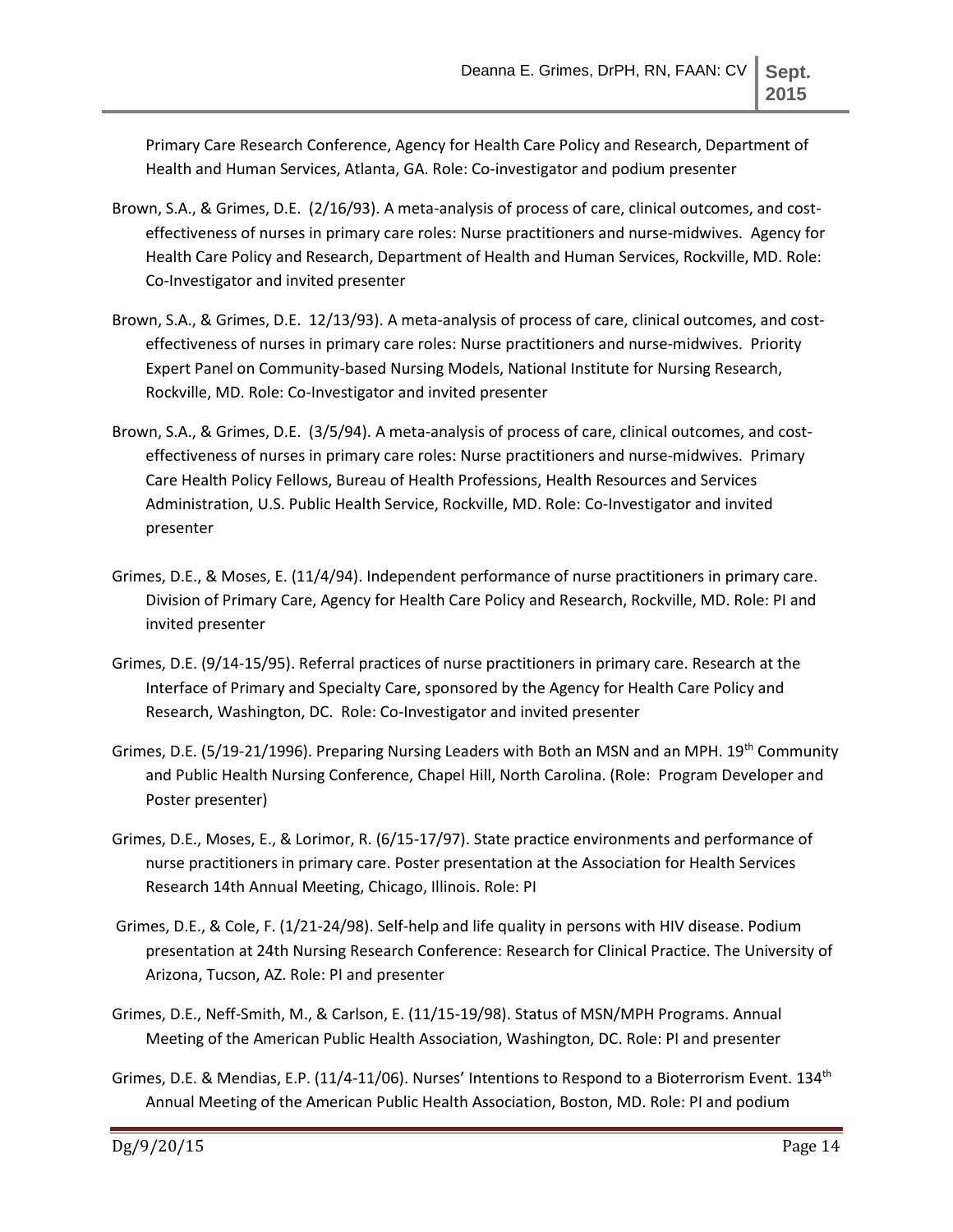presenter.

- Mendias, E., & Grimes, D.E. (2/14/09). Reasons nurses may respond or not respond to a bioterrorism event. Podium presentation, 23<sup>rd</sup> Annual Southern Nursing Research Society Conference, Baltimore, Maryland.
- Calvin, A.D., Grimes, D.E., & Bernal, M.P. (9/27-29/10). Advance Directives: A Systematic Review of Literature. Poster presentation at the Council for the Advancement of Nursing Science Meeting, Wahington, DC. Role: Co-Investigator
- Calvin, A. O., Bernal, M. P., VonVille, H., & Grimes, D. E. (February 2012). The Relationship between Medical Diagnosis and Completion of Advance Directives: A Systematic Review. The 26<sup>th</sup> Annual Southern Nursing Research Society Conference, New Orleans, LA. Poster presentation.

#### **Regional/State** (past to current)

- Grimes, D.E. (6/7/89). Facilitator Training for AIDS Educators. Workshop sponsored by the AIDS Education and Training Center for Texas and Oklahoma, University of Oklahoma. Role: Invited workshop presenter
- Grimes, D.E. (12/15/89). Infectious Diseases: A Community Perspective on AIDS, STD and all the Rest. Valley/Border Health Services Delivery Project Continuing Education Program, McAllen, TX. Role: Invited workshop presenter
- Grimes, D.E. (9/28/90). Rural Nursing and AIDS. Rural Health Conference, Arlington, TX. Role: Invited speaker
- Grimes, D.E. (11/15/90). Cross-cultural Influences in AIDS. Panhandle AIDS Conference, Amarillo, TX. Role: Invited panelist
- Grimes, D.E. (2/22/91). Ecuador and Peru: Health perspectives. Cross-Cultural Nursing Conference, UTMB, Galveston, TX. Role: Invited poster presenter
- Grimes, D.E. (2/21/92). HIV Conversion in Health Care Workers. Society for Respiratory Care Annual Meeting, Galveston, TX. Role: Invited speaker
- Grimes, RM. & Grimes, D.E. (3/17-19/92). Infectious Diseases: Old Enemies, New Enemies, and Our Allies in the Battle for the Public's Health. del Mar College, Corpus Christi, TX. Invited lectureship
- Grimes, D.E. (11/5/92). Living with AIDS: 1992 Update. The University of Texas at Arlington School of Nursing, Arlington, TX. Role: Panel moderator
- Grimes, D.E. (10/1-2/93). Preventing Nosocomial infections. Tuberculosis in Texas: Prevention of an Epidemic, Texas Medical Association, Austin, TX. Role: Invited speaker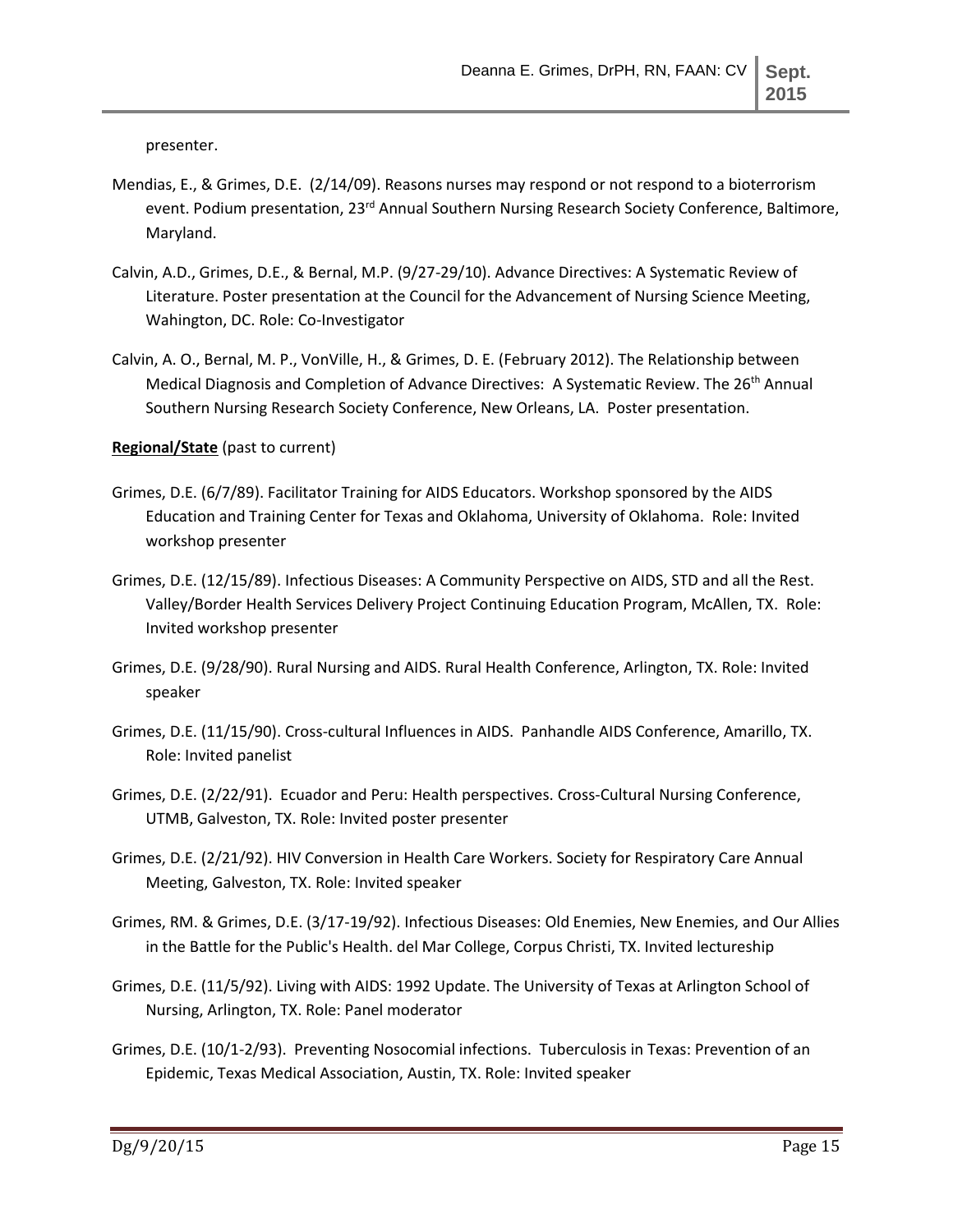- Grimes, D.E. (10/20/95). HIV/AIDS Nursing Update 1995. Victoria College School of Nursing, Victoria, TX. Role: Invited Keynote speaker
- Grimes, D.E. (1/10-12/96). Education for emerging nursing roles. Texas Department of Health Nursing Directors' Meeting, Austin, TX. Role: Invited speaker
- Grimes, D.E., Cole, F., Mackey, T., & Delclos, G. (12/6-8/02). Measuring Interprofessional Collaboration in Primary Care. 17<sup>th</sup> Annual Primary Care Research Methods & Statistics Conference, San Antonio, TX. Role: PI and podium presenter
- **Local** (past to current)
- Grimes, D.E. (5/19/86). Community Resources for the Elderly. Veterans' Affairs Medical Center, Houston, TX. Role: Invited speaker
- Grimes, D.E. (5/26/87). Community Resources for the Elderly. Veterans' Affairs Medical Center, Houston, TX. Role: Invited speaker
- Grimes, D.E. (12/15/87). Home Care Alternatives and Strategies for the Elderly. Geriatric Seminar Series, Veterans Administration Medical Center, Houston, TX. Role: Invited speaker
- Grimes, D.E. (1/20/88). Community Resources for the Elderly. UTHSC-H Council on Aging Colloquia Series, Houston, TX. Role: Invited speaker
- Grimes, D.E. (1/19/90). Current Health Issues: Ecuador/Peru. Houston Organization of Nurse Executives, Houston, TX . Role: Invited speaker
- Grimes, D.E. (12/20/90). Realities of Home Care. Texas Consortium of Geriatric Education Centers Conference, Houston, TX. Role: Invited speaker
- Grimes, D.E. (1/18/91). Update on AIDS. Health Careers Division, Houston Community College, Houston, TX. Role: Invited speaker
- Grimes, D.E. (1/21/91). Home Care Cost. Healthcare Financial Management Association Annual Meeting, Houston, TX. Role: Invited speaker
- Grimes, D.E. (10/4/91). Realities of Home Care. Texas Consortium of Geriatric Education Centers Conference, Houston, TX. Role: Invited speaker
- Grimes, D.E. (1/10/92). Update on AIDS. Health Careers Division, Houston Community College, Houston, TX. Role: Invited speaker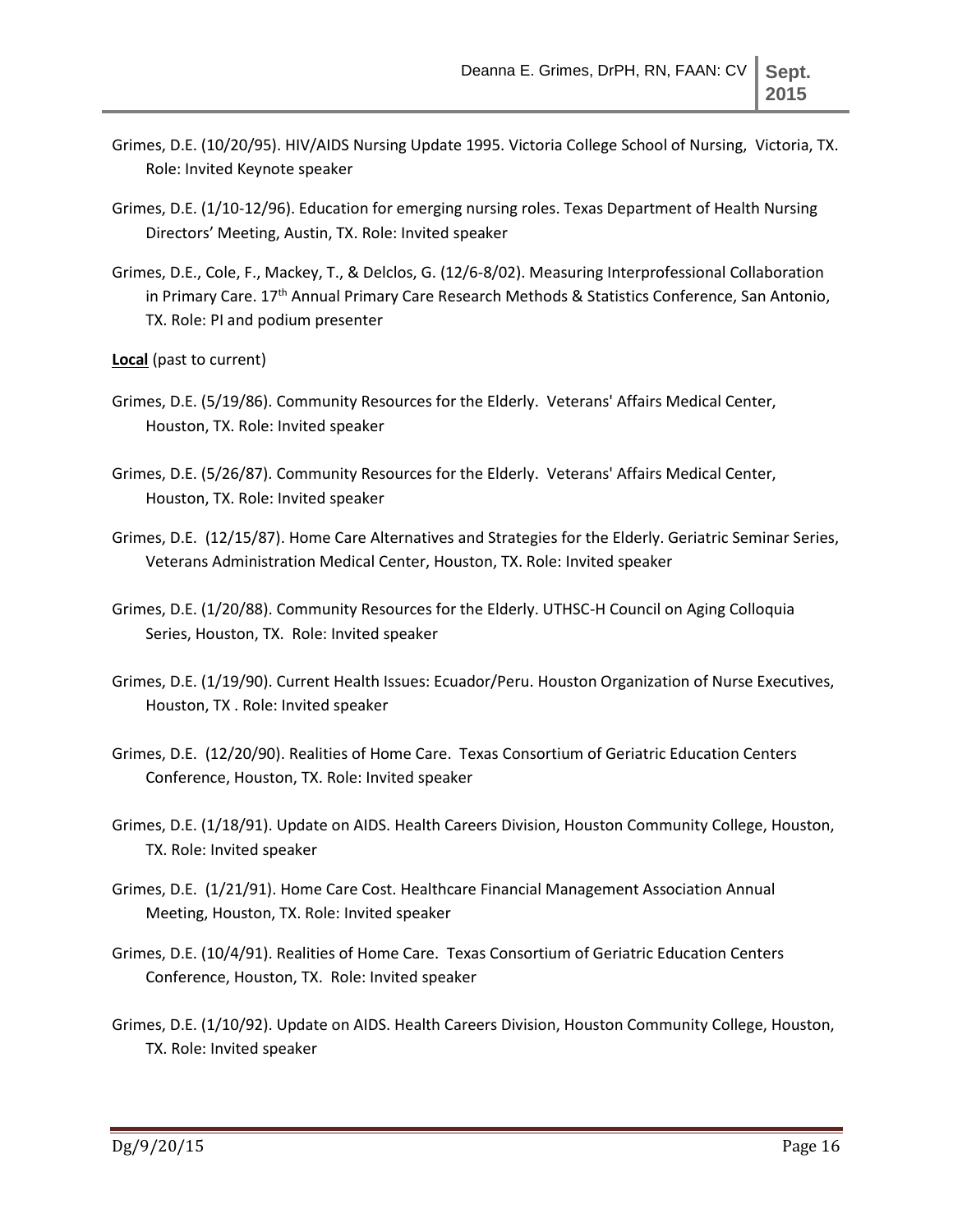- Grimes, D.E. (3/5/93). Tuberculosis Update. Interactive Video Transmissions to the Rio Grande Valley, UTHHSC School of Nursing, Houston, TX. Role: Invited speaker
- Grimes, D.E. (11/16-17/94). What nurses need to know about AIDS/HIV infection. Houston Community College Department of Nursing, Houston, TX. Role: Invited speaker
- Grimes, D.E. (5/31/96). Update on Hepatitis. Montrose Counseling Center, Houston, TX. Role: Invited speaker
- Grimes, D.E. (5/20/97). Update on Hepatitis. Montrose Counseling Center, Houston, TX. Role: Invited speaker
- Grimes, D.E. (9/27/97). AIDS. The Mexico-Houston Community Health Summit, Houston, TX. Role: Invited panelist
- Grimes, D.E. (9/17/98). HIV/AIDS and Substance Abuse. Conference on Alcohol, Nicotine and Drug Abuse: Multidisciplinary Solutions, Houston, TX. Role: Invited speaker
- Grimes, D.E. (9/13-14/01). Recent Advances in HIV Treatment: The Challenge for Today. The 5<sup>th</sup> Annual Houston International Community Health Summit, Houston, TX. Role: Invited speaker
- Grimes, D.E. (2/13/04). Public Health Nursing Interventions that Work. Schull Institute Conference, Houston, TX. Role: Invited speaker
- Grimes, D.E. (6/11/12). Program Planning, Implementation and Evaluation. Diploma in Tropical Medicine Course, Baylor College of Medicine, Houston, TX. Role: Invited speaker.
- Calvin, A. O**.**, & Bernal, M. P., VonVille, H., & Grimes, D. E. (December 2012). Relationship between Medical Diagnosis and Completion of Advance Directives: A Systematic Review. Paper presented at the Center for Nursing Research, Research Seminar Series, The University of Texas Health Science Center at Houston, Houston, TX.
- Grimes, D.E. (1/10/13). Program Planning, Implementation and Evaluation. Diploma in Tropical Medicine Course, Baylor College of Medicine, Houston, TX. Role: Invited speaker.
- Grimes, D.E. (1/13/14). Program Planning, Implementation and Evaluation. Diploma in Tropical Medicine Course, Baylor College of Medicine, Houston, TX. Role: Invited speaker.
- Grimes, D.E. (8/28/14). Moving Outside Your Building. UTMB School of Nursing, Galveston, TX. Role: Invited speaker.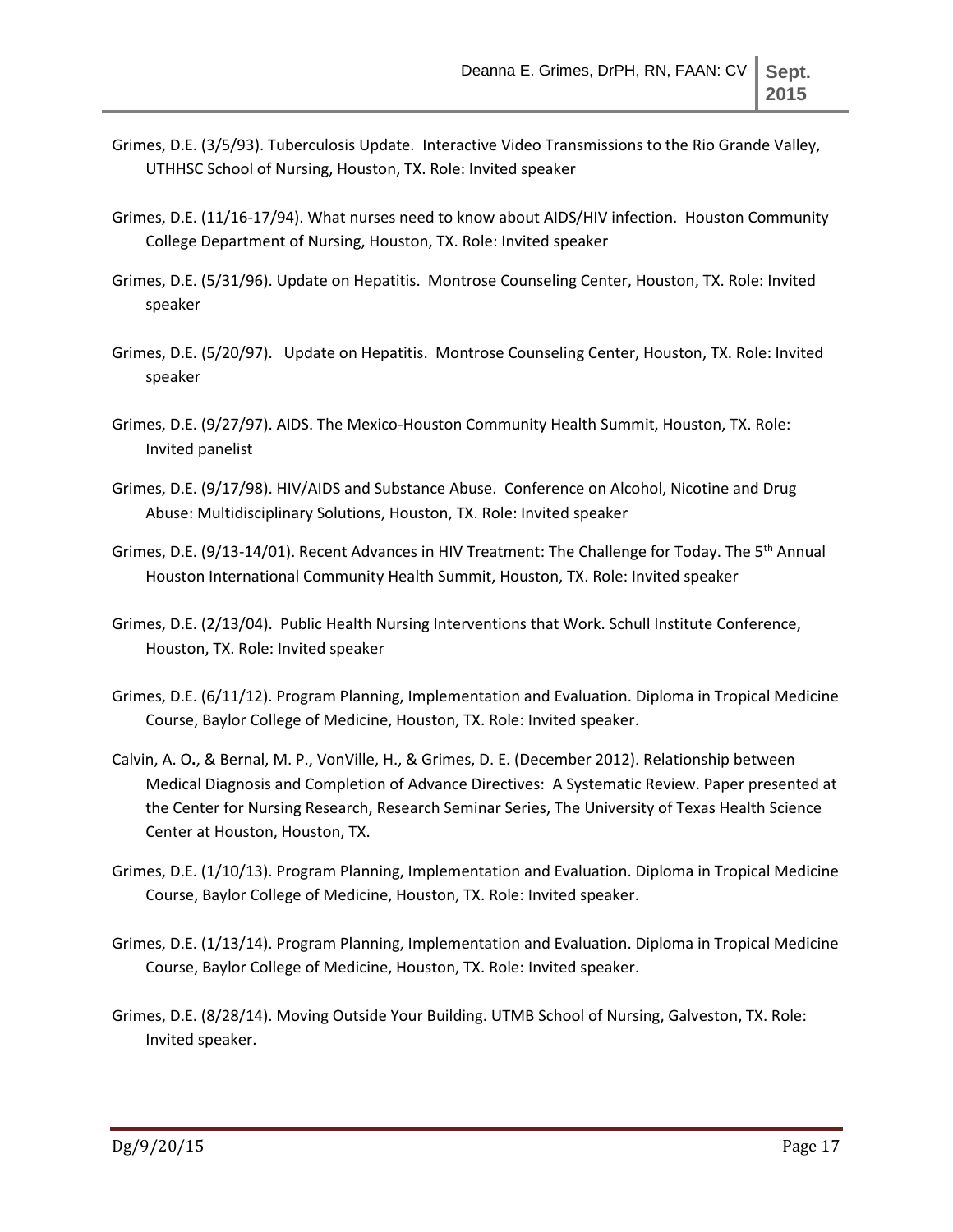# **PROFESSIONAL SERVICE**

|  | <b>Consultations</b> (past to current) |
|--|----------------------------------------|
|--|----------------------------------------|

| Organization<br>National Institute for<br><b>Nursing Research</b>        | Location<br>Bethesda, MD                 | Role<br><b>Consultant to Priority Expert</b><br>Panel on Community-Based<br><b>Nursing Models</b> | Inclusive dates<br>12/93 |
|--------------------------------------------------------------------------|------------------------------------------|---------------------------------------------------------------------------------------------------|--------------------------|
| World Health Organization<br>(WHO) and China Ministry<br>of Health (CMH) | Manilla, Philippines &<br>Beijing, China | <b>Consultant on Community</b><br>Health Nursing (CHN)                                            | 10/7-27/98               |
| WHO and CMH                                                              | Manilla Phillippines &<br>Chengde, China | <b>Consultant on Community</b><br><b>Health Nursing Education</b>                                 | 10/10-28/00              |
| WHO and CMH                                                              | Manilla Phillippines &<br>Qingdao, China | <b>Consultant on CHN</b>                                                                          | $5/23 - 6/7/01$          |
| <b>UTMB School of Nursing</b>                                            | Galveston, TX                            | Consultant and<br>Representative from UTHSC-<br>H SON to the WHO<br><b>Collaborating Center</b>   | 2004-2006                |
| UT Brownsville, School of<br><b>Nursing</b>                              | Brownsville, TX                          | <b>MSMPH Advisory Council</b>                                                                     | 2003-2004                |
| Peking Union Medical Coll.                                               | Beijing, China                           | <b>Consultant on CHN</b>                                                                          | $5/17 - 21/04$           |
| Chiang Mai University<br><b>Medical School and Faculty</b><br>of Nursing | Chiang Mai, Thailand                     | <b>Consultant on Future</b><br>HIV/AIDS Research                                                  | 4/7-9/2012               |
| <b>Gilead Pharmaceuticals</b>                                            | San Francisco, CA                        | <b>Consultant on HIV Treatment</b><br>Literacy                                                    | 6/28-29/2012             |
| Chiang Mai University<br><b>Medical School and Faculty</b><br>of Nursing | Chiang Mai, Thailand                     | Consultant on HIV research<br>and PhD student<br>dissertations                                    | 7/9-10/2013              |

# **Editorial Boards/Panels** (past to current)

| Journal                             | Role                                                                                      | Inclusive dates |
|-------------------------------------|-------------------------------------------------------------------------------------------|-----------------|
|                                     |                                                                                           |                 |
| AIDS Care                           | <b>Manuscript Reviewer</b>                                                                | 1995-present    |
| <b>Public Health Nursing</b>        | <b>Manuscript Reviewer</b>                                                                | 1995-present    |
| <b>Clinical Infectious Diseases</b> | <b>Manuscript Reviewer</b>                                                                | 1999, 2002      |
| <b>Advance for Nurses</b>           | <b>Editorial Advisory Board</b>                                                           | 2005-Present    |
|                                     | Professional Service (Professional organizations, Study Sections, etc. - past to current) |                 |
| Organization                        | Role                                                                                      | Inclusive dates |
| Agency for Health Care Policy and   | Member, Special Emphasis Grant                                                            | 3/98            |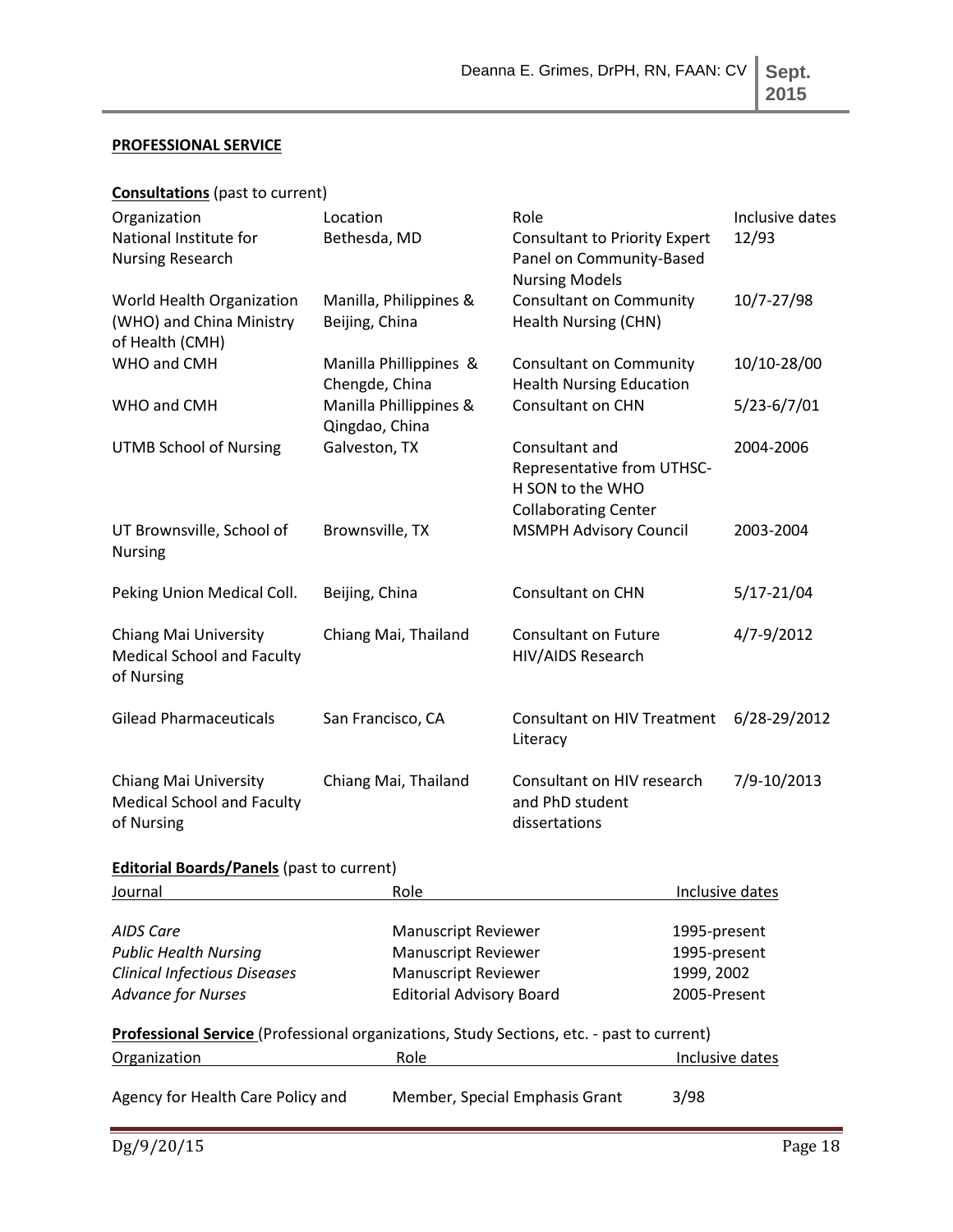| -<br>۰. | $\sim$ |
|---------|--------|
| ×<br>۰. | ۰.     |

| Research (AHCPR)<br>Veterans Administration, Wash, DC                                                                                                                                                                                                                                                                                                                                                                                                                                                                                                                                                                           | <b>Review Panel</b><br>Member, HSRD and Training Review<br>Panel |                                                                                                                                  | 1999-2001                                                                                                                                                    |
|---------------------------------------------------------------------------------------------------------------------------------------------------------------------------------------------------------------------------------------------------------------------------------------------------------------------------------------------------------------------------------------------------------------------------------------------------------------------------------------------------------------------------------------------------------------------------------------------------------------------------------|------------------------------------------------------------------|----------------------------------------------------------------------------------------------------------------------------------|--------------------------------------------------------------------------------------------------------------------------------------------------------------|
| AHCPR, Rockville, MD                                                                                                                                                                                                                                                                                                                                                                                                                                                                                                                                                                                                            | Member, Health Care Res Training<br><b>Review Panel</b>          |                                                                                                                                  | 1999-2001                                                                                                                                                    |
| Texas Department of Health, Austin                                                                                                                                                                                                                                                                                                                                                                                                                                                                                                                                                                                              | Member, Nursing Leadership Council                               |                                                                                                                                  | 2000-2003                                                                                                                                                    |
| UT Academy of Health Sciences Educ.                                                                                                                                                                                                                                                                                                                                                                                                                                                                                                                                                                                             | Member, Awards Committee                                         |                                                                                                                                  | 2009-Present                                                                                                                                                 |
| Sigma Theta Tau International                                                                                                                                                                                                                                                                                                                                                                                                                                                                                                                                                                                                   | <b>Grant and Abstract Review Panel</b>                           |                                                                                                                                  | 2010-Present                                                                                                                                                 |
| Baylor-UT Center for AIDS Research                                                                                                                                                                                                                                                                                                                                                                                                                                                                                                                                                                                              | <b>Grant Reviewer</b>                                            |                                                                                                                                  | 2011-Present                                                                                                                                                 |
| <b>Professional Memberships</b>                                                                                                                                                                                                                                                                                                                                                                                                                                                                                                                                                                                                 |                                                                  |                                                                                                                                  |                                                                                                                                                              |
| Sigma Theta Tau International Honor Society of Nursing<br>American Public Health Association, Public Health Nursing Section<br>Association of Community Health Nursing Educators<br>Academy of Health (Association for Health Service Research)<br><b>Texas Public Health Association</b><br><b>American Nurses and Texas Nurses Associations</b><br>American Academy of Nursing<br><b>International AIDS Society</b><br>International Association of Providers of AIDS Care<br><b>Institutional Service</b> (past to current)<br>UT Health Science Center at Houston                                                           |                                                                  | 1971-present<br>1990-2010<br>1991-1997<br>1994-2006<br>1996-2000<br>1997-Present<br>2000-present<br>2003-present<br>2008-present |                                                                                                                                                              |
| Committee/Role                                                                                                                                                                                                                                                                                                                                                                                                                                                                                                                                                                                                                  |                                                                  |                                                                                                                                  | <b>Inclusive Dates</b>                                                                                                                                       |
| Member, Executive Committee for Dev of Health Promotion Program<br>Member, Patient Care Task Force, Ambulatory Care Program<br>Member, Joint Institutional Task Force on Home Care<br>Member, Interfaculty Council<br>Member, Agenda Committee, University Council<br>Chair, Faculty Development Leave Committee<br>Member, University Council<br>Member, Prevention Project Task Force<br>Member, Center on Aging Research Council<br>Member, SACS Self-Study Committee<br>Member, Medicine/Public Health Task Force<br>Member, Acres Home Steering Committee<br>Member, Center for Clinical and Translational Sciences (CCTS) |                                                                  |                                                                                                                                  | 1979-1980<br>1981<br>1984-1985<br>1980-81; 1989-1991<br>1994-1995<br>1995-1996<br>1994-1997<br>1995-1997<br>1994-1998<br>1998-1999<br>1997-1999<br>1996-2005 |
| <b>Community Advisory Board</b>                                                                                                                                                                                                                                                                                                                                                                                                                                                                                                                                                                                                 |                                                                  |                                                                                                                                  | 2007-2010                                                                                                                                                    |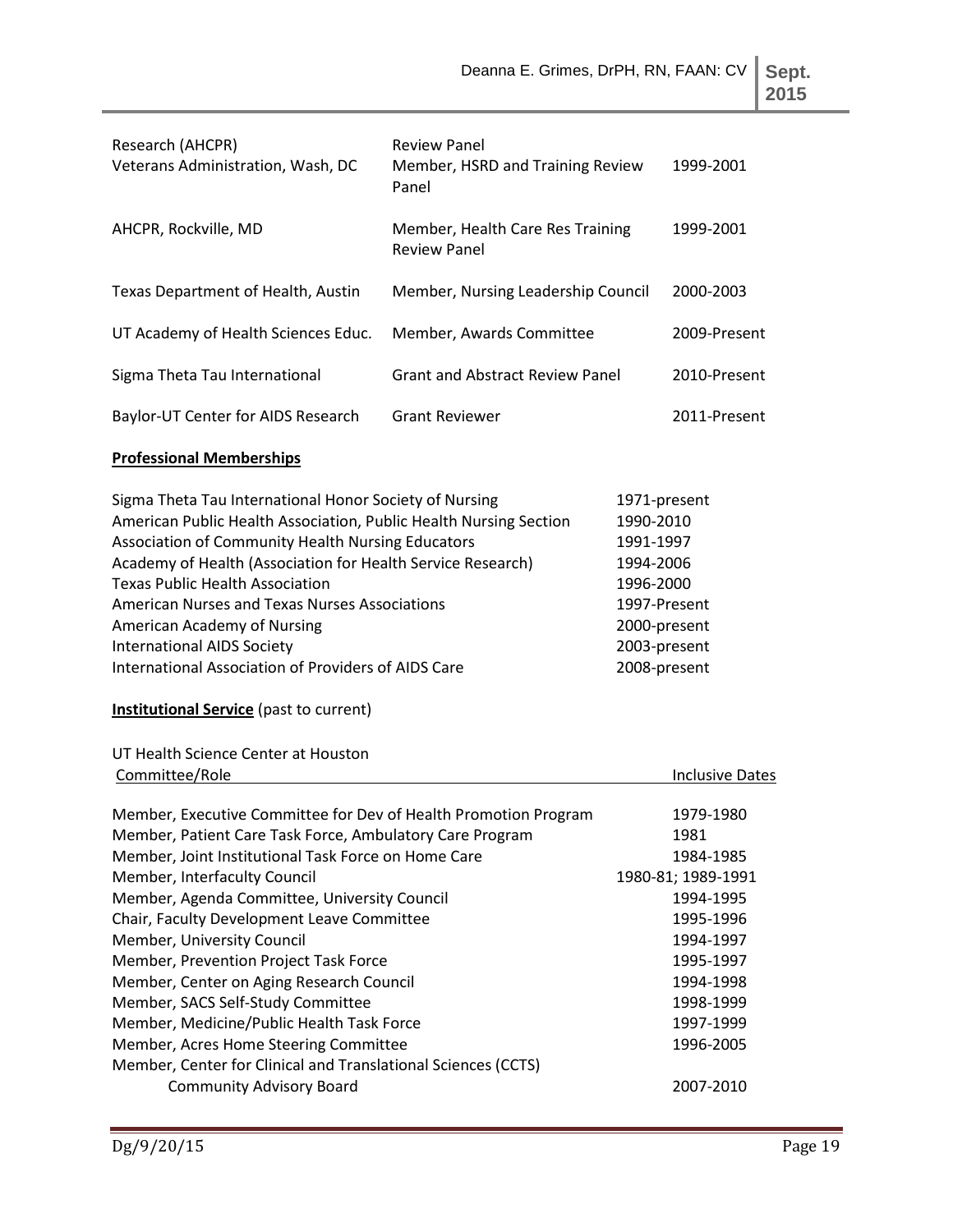UTHSC-H School of Nursing

| Committee/Role                                          | <b>Inclusive Dates</b> |
|---------------------------------------------------------|------------------------|
| Member, Continuing Education Committee                  | 1977                   |
| Member, Undergraduate Curriculum                        | 1977-1978              |
| Member, Policy Committee                                | 1977-1978              |
| Member, Library Liaison Committee                       | 1979-1980              |
| Lead Teacher, Community Health                          | 1979-1994              |
| Member, Computer Task Force                             | 1983-1984              |
| Chair, Home Care Task Force                             | 1983-1984              |
| Member, NLN Self Study Task Force                       | 1983-1985              |
| Coordinator, Senior Level Courses                       | 1983-1988              |
| Member, Faculty Affairs                                 | 1986-88, 89-91         |
| Member, Evaluation Committee                            | 1987-90; 91-94         |
| Member, Faculty Workload Task Force                     | 1987-91, 1992          |
| Member, AIDS Task Force                                 | 1988-1989              |
| Member, Reorganizational Task Force                     | 1988-1989              |
| Chair, Evaluation Committee                             | 1988-1989              |
| Member, Ad Hoc Committee on Center for Nursing Services | 1989                   |
| Member, Research Committee                              | 1984-86, 88-90         |
| Member, Nurse Practitioner Options Task Force           | 1990-1991              |
| Chair, Ad Hoc Task Force Joint Degree Programs          | 1990-1993              |
| Member, Graduate Curriculum Committee                   | 1993-1994              |
| Chair, Faculty Developmental Leave Committee            | 1994-1996              |
| Member, Faculty Search Committee                        | 1996-1998              |
| Chair Elect, Faculty Assembly                           | 1997-1999              |
| Member, Faculty Incentive Plan Task Force               | 1997-2000              |
| Member, Baccalaureate Degree Council                    | 2003-2004              |
| Member, Faculty Life Council: Chaired a Task Force      |                        |
| To evaluate the Department Structure of the School      | 2003-2004              |
| Chair, Committee to develop a plan to collaborate with  |                        |
| UT Brownsville on Doctoral Education                    | 2003-2004              |
| Chair, Faculty Life Council                             | 2004-2005              |
| Member, Faculty Life Council                            | 2007-2009              |
| Division Head, Community Health Nursing                 | 1989-Present           |
| Track Director, MSN-MPH Program                         | 1993-Present           |
| Member, PhD Council                                     | 1995-Present           |
| Member, Faculty Life Council                            | 2011-2013, 2014-15     |
| Chair, Appointment, Promotion, & Tenure Committee       | 2011-2013              |
| Member, APTR Committee                                  | 2014-2015              |
| <b>Community Service</b> (past to current)              |                        |
| Organization                                            |                        |
| Committee/Role                                          | <b>Inclusive Dates</b> |
| Most University Place Conject Convices Houston TV       |                        |

West University Place Senior Services, Houston, TX

Developer and coordinator, Community-based program of home visiting 1979-1984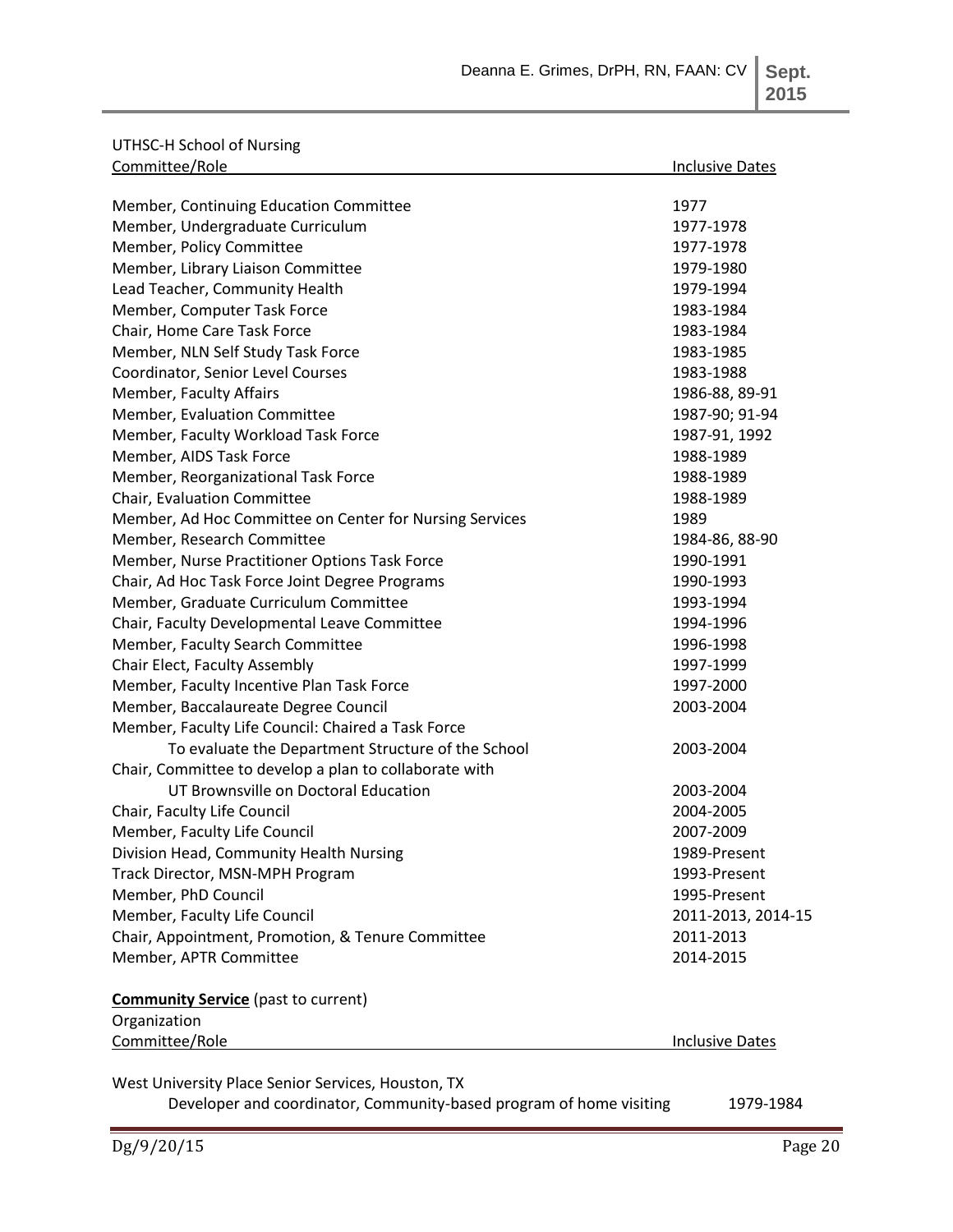| ٠<br>×<br>۰, |   |  |
|--------------|---|--|
| ۰.           | ٧ |  |

and nurse-case management

| UTHHSC School of Nursing/Harris County Health Department/Senior Nutrition Sites,<br>Harris County, TX/                                                                                             |                                                           |
|----------------------------------------------------------------------------------------------------------------------------------------------------------------------------------------------------|-----------------------------------------------------------|
| Developer and Coordinator, Health Maintenance Clinics for Elderly                                                                                                                                  | 1979-1985                                                 |
| Texas Research Institute for the Mental Sciences & Baylor College of Medicine<br>Cont. Educ. Task Force for Planning a Long Term Gerontology Prog/Member                                           | 1980                                                      |
| Harris County Area Agency on Aging<br>Delegate, Mini White House Conference on Older Women, Des Moines, Iowa                                                                                       | 1980                                                      |
| Harris County Area Agency on Aging<br>Delegate, Texas White House Conference on Aging, Dallas, TX                                                                                                  | 1981                                                      |
| American Heart Association, Houston, TX<br>Member, High Blood Pressure Awareness Task Force                                                                                                        | 1981-1982                                                 |
| Visiting Nurse Association, Houston TX<br>Professional Advisory Panel Member                                                                                                                       | 1982-1990                                                 |
| Health Awareness Week Coalition of Community Agencies, Houston, TX<br>Member, Senior Citizens Day Subcommittee, Special Events Committee                                                           | 1982                                                      |
| Heritage Manor<br><b>Consultant on Rehabilitation Nursing</b>                                                                                                                                      | 1986-1987                                                 |
| American Red Cross, Houston<br>First Aid Instructor                                                                                                                                                | 1982-1989                                                 |
| Diocesan AIDS Ministry, Houston, TX<br>Member                                                                                                                                                      | 1991-1994                                                 |
| Kolbe Project, Houston, TX<br>Member, Board of Directors                                                                                                                                           | 1992-1994                                                 |
| Episcopal Health Charities Foundation, Houston, TX<br><b>Grant Reviewer</b>                                                                                                                        | 1998                                                      |
| Hurricane Katrina Assistance<br>Volunteer, George R. Brown Convention Center Clinic, Houston, TX.                                                                                                  | 2005                                                      |
| Sheltering Arms Senior Services, Houston TX<br>Member, Senior Services Committee<br>Chair, Senior Services Committee<br>Member, Alzheimer Day Center Committee<br><b>Member Board of Directors</b> | 1989-1998<br>1990-1992<br>1997-2003<br>1990-01; 2007-2011 |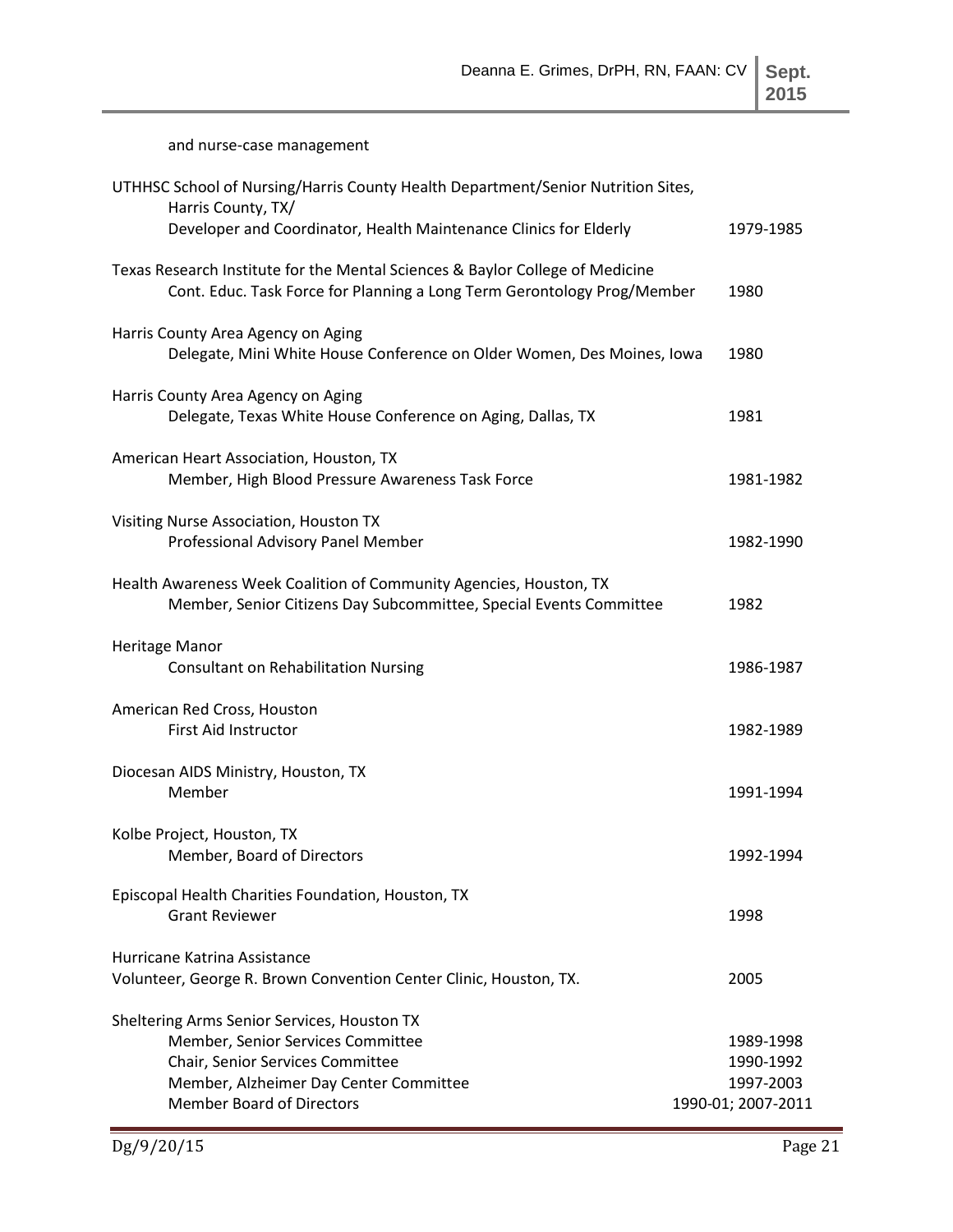| Member, Program Committee and Evaluation Subcommittee | 2004-2011    |
|-------------------------------------------------------|--------------|
| Care for Elders, Houston, TX                          |              |
| Member, Governing Council                             | 2010-present |
| Member, Evaluation Subcommittee                       | 2010-present |
| Neighborhood Centers, Houston Texas                   |              |
| Sheltering Arms Senior Services Advisory Committee    | 2011-Present |
| Sheltering Arms Senior Services Evaluation Committee  | 2011-Present |

## **APPENDIX A** List of Project/Thesis/Dissertation Advisees (past to current)

Institution, name, Title of thesis/dissertation/project, degree obtained, date of degree, role, funding obtained to support work

## Dissertation Committees

UTHSC-H School of Nursing, Peggy A. Schuber, Cancer Patients' Attitudes Toward Cancer Trials, Doctor of Science in Nursing (DSN), December, 2003. Role: Dissertation Committee Member

UTHSC-H School of Nursing, Elizabeth Carlson, A Focused Ethnographic Study of Community Social Dynamics in the Successful Implementation of Living at Home/Block Nurse Program, DSN, 2003. Role: Committee Member

UTHSC-H School of Nursing, Jacquelyn C. Williams, Family Stress, Coping, Communication, and Adaptation in Unintended Adolescent Pregnancy, DSN, 2003. Role: Committee Member

UTHSC-H School of Nursing, Connie Rae Barker, An Ethnographic Study of Bilingual Mexican American Women: Perceptions of Type 2 Diabetes Mellitus, DSN, 2003. Role: Committee Member

UTHSC-H School of Nursing, Diane Monsivais, Exploring Cultural Constructions of Chronic Pain in Mexican American Women, PhD in Nursing, May, 2007. Role: Committee Member

Faculty of Nursing, Chiang Mai University, Pratuma Riphtho, Enhancing Self-care Capacity Among Nondisclosed People Living with HIV/AIDS, PhD in Nursing, 2010. Role: Committee Member

UTHSC-H School of Nursing, Krittapat Fukfon, An Interactive Intervention to Impact Adherence to Antiretroviral Treatment Among Treatment Naive, HIV-infected Adults in Thailand: A Pilot Randomized Controlled Study, PhD in Nursing, December, 2010. Role: Dissertation Committee Chair.

UTHSC-H School of Nursing, Christina Nunez, A Retrospective Cohort Study: Tuberculosis in Four Major Metropolitan Areas of Texas, PhD in Nursing, August, 2013. Role: Dissertation Committee Chair.

Faculty of Nursing, Chiang Mai University, Warawan Udomkhamsuk, Development of a Program for Enhancing HIV Treatment Adherence and Reducing HIV Risk Behaviors Among Youth Living with HIV/AIDS, PhD in Nursing, 2013. Role: Committee Member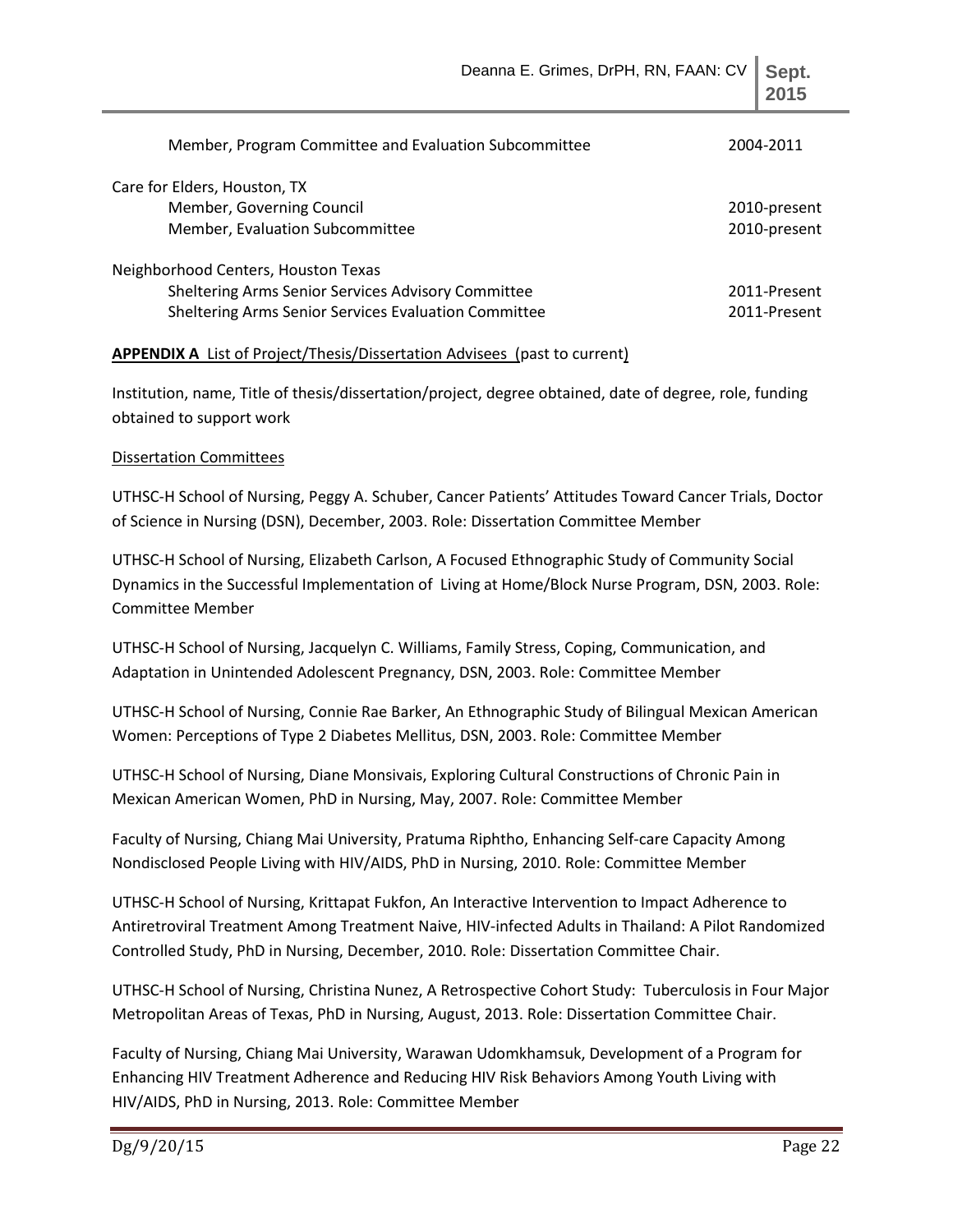UTHSC-H School of Nursing, Chuncharaporn Sinsiri, Community-Based Participatory Research to Improve Early Detection and Treatment of Hypertension in a Suburban Community in Thailand. Role: Dissertation Committee Chair. ongoing

UTHSC-H School of Nursing, D. Sean DeGarmo, Comparative and Cost Effectiveness Analysis of the Video Laryngoscope. Role: Dissertation Committee Chair, ongoing.

#### Candidacy Committees

UTHSC-H School of Nursing, Josephina Lujan, PhD Candidacy Committee, Summer, 2004. Role: Committee Chair

UTHSC-H School of Nursing, Nora Montalvo-Liendo, PhD Candidacy Committee, Summer, 2007. Role: Committee Chair

UTHSC-H School of Nursing, Yun-Shan Tseng, PhD Candidacy Committee, Fall, 2007. Role: Committee Chair

UTHSC-H School of Nursing, Mei Ling Wu, PhD Candidacy Committee, Spring, 2008. Role: Committee Member

UTHSC-H School of Nursing, Danice Greer, PhD Candidacy Committee, Fall, 2008. Role: Committee Member

UTHSC-H School of Nursing, Krittapat Fukfon, PhD Candidacy Committee, Fall, 2008. Role: Committee Member

UTHSC-H School of Nursing, Kristen Starnes-Ott, PhD Candidacy Committee, Summer, 2009. Role: Committee Member

Chiang Mai Faculty of Nursing, Pratuma Riphtho, Enhancing Self-care Capacity Among Nondisclosed People Living with HIV/AIDS, PhD in Nursing, 2010. Role: Committee Member

UTHSC-H School of Nursing, Pamela Rooney, PhD Candidacy Committee, August, 2010. Role: Committee Member

UTHSC-H School of Nursing, Stacy Crandall, PhD Candidacy Committee, Spring, 2012. Role: Committee Member

UTHSC-H School of Nursing, Christina Nunez, PhD Candidacy Committee, Spring, 2012. Role: Committee Member

UTHSC-H School of Nursing, Veronica Brady, PhD Candidacy Committee, Summer, 2013. Role: Committee Chair

UTHSC-H School of Nursing, Chuncharaporn Sinsiri, PhD Candidacy Committee, Summer, 2013. Role: Committee Member